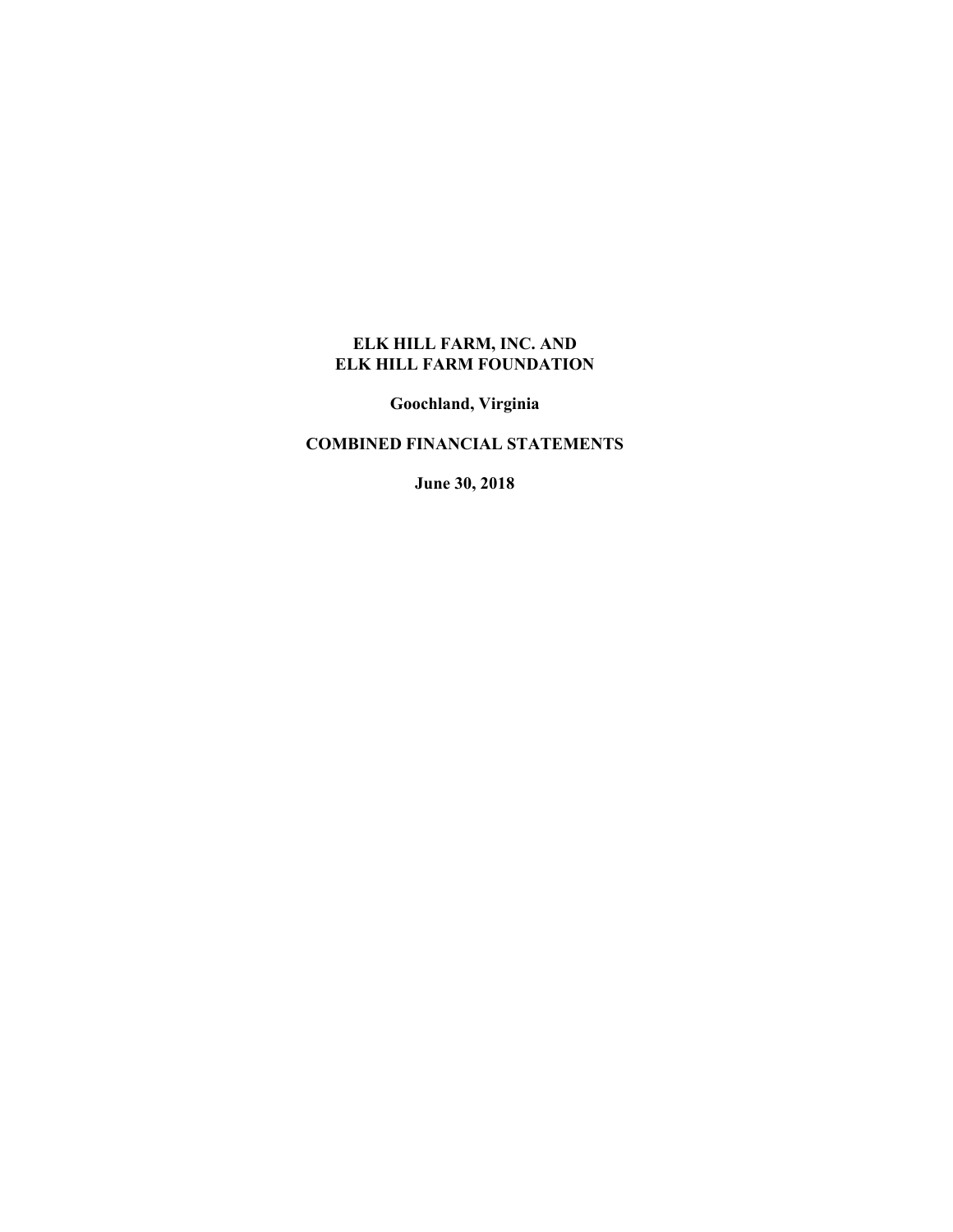# **C O N T E N T S**

|                                                                         | Page        |
|-------------------------------------------------------------------------|-------------|
| <b>INDEPENDENT AUDITOR'S REPORT</b>                                     | 1 and $2$   |
| <b>FINANCIAL STATEMENTS</b>                                             |             |
| Combined statements of financial position                               | 3           |
| Combined statements of activities                                       | 4 and 5     |
| Combined statements of cash flows                                       | 6           |
| Combined statements of functional expenses                              | $7$ and $8$ |
| Notes to combined financial statements                                  | $9 - 20$    |
| <b>INDEPENDENT AUDITOR'S REPORT ON</b><br>THE SUPPLEMENTARY INFORMATION | 21          |
| <b>SUPPLEMENTARY INFORMATION</b>                                        |             |
| Statements of financial position information:                           |             |
| Elk Hill Farm, Inc.                                                     | 22          |
| Elk Hill Farm Foundation                                                | 23          |
| Statements of activities information:                                   |             |
| Elk Hill Farm, Inc.                                                     | 24 and 25   |
| Elk Hill Farm Foundation                                                | 26 and 27   |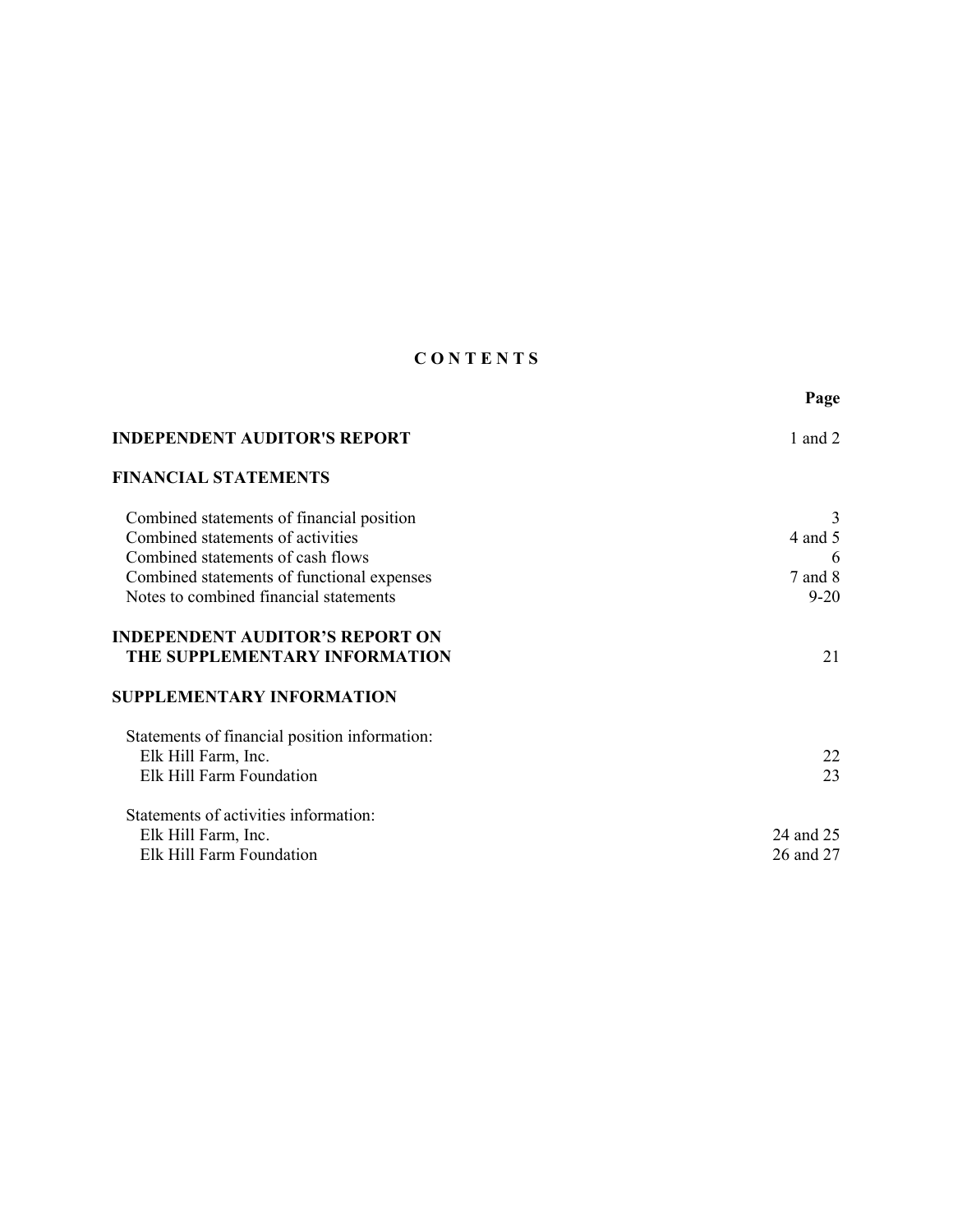

9954 Mayland Dr. **Suite 2300** Richmond, VA 23233

804 553 1900 YHBcpa.com 凰 804.553.1908

 $\mathbf C$ 

▥

## **INDEPENDENT AUDITOR'S REPORT**

To the Board of Trustees Elk Hill Farm, Inc. and Elk Hill Farm Foundation Goochland, Virginia

#### **Report on the Financial Statements**

We have audited the accompanying combined financial statements of Elk Hill Farm, Inc. and Elk Hill Farm Foundation which comprise the combined statements of financial position as of June 30, 2018 and 2017, and the related combined statements of activities, cash flows and functional expenses for the years then ended, and the related notes to the combined financial statements (collectively, the financial statements).

## **Management's Responsibility for the Financial Statements**

Management is responsible for the preparation and fair presentation of these combined financial statements in accordance with accounting principles generally accepted in the United States of America; this includes the design, implementation, and maintenance of internal control relevant to the preparation and fair presentation of combined financial statements that are free from material misstatement, whether due to fraud or error.

#### **Auditor's Responsibility**

Our responsibility is to express an opinion on these combined financial statements based on our audits. We conducted our audits in accordance with auditing standards generally accepted in the United States of America. Those standards require that we plan and perform the audit to obtain reasonable assurance about whether the combined financial statements are free of material misstatement.

An audit involves performing procedures to obtain audit evidence about the amounts and disclosures in the combined financial statements. The procedures selected depend on the auditor's judgment, including the assessment of the risks of material misstatement of the combined financial statements, whether due to fraud or error. In making those risk assessments, the auditor considers internal control relevant to the Organization's preparation and fair presentation of the combined financial statements in order to design audit procedures that are appropriate in the circumstances, but not for the purpose of expressing an opinion on the effectiveness of the Organization's internal control. Accordingly, we express no such opinion. An audit also includes evaluating the appropriateness of the accounting policies used and the reasonableness of significant accounting estimates made by management, as well as evaluating the overall presentation of the combined financial statements.

Dedicated to Trust and Excellence.

1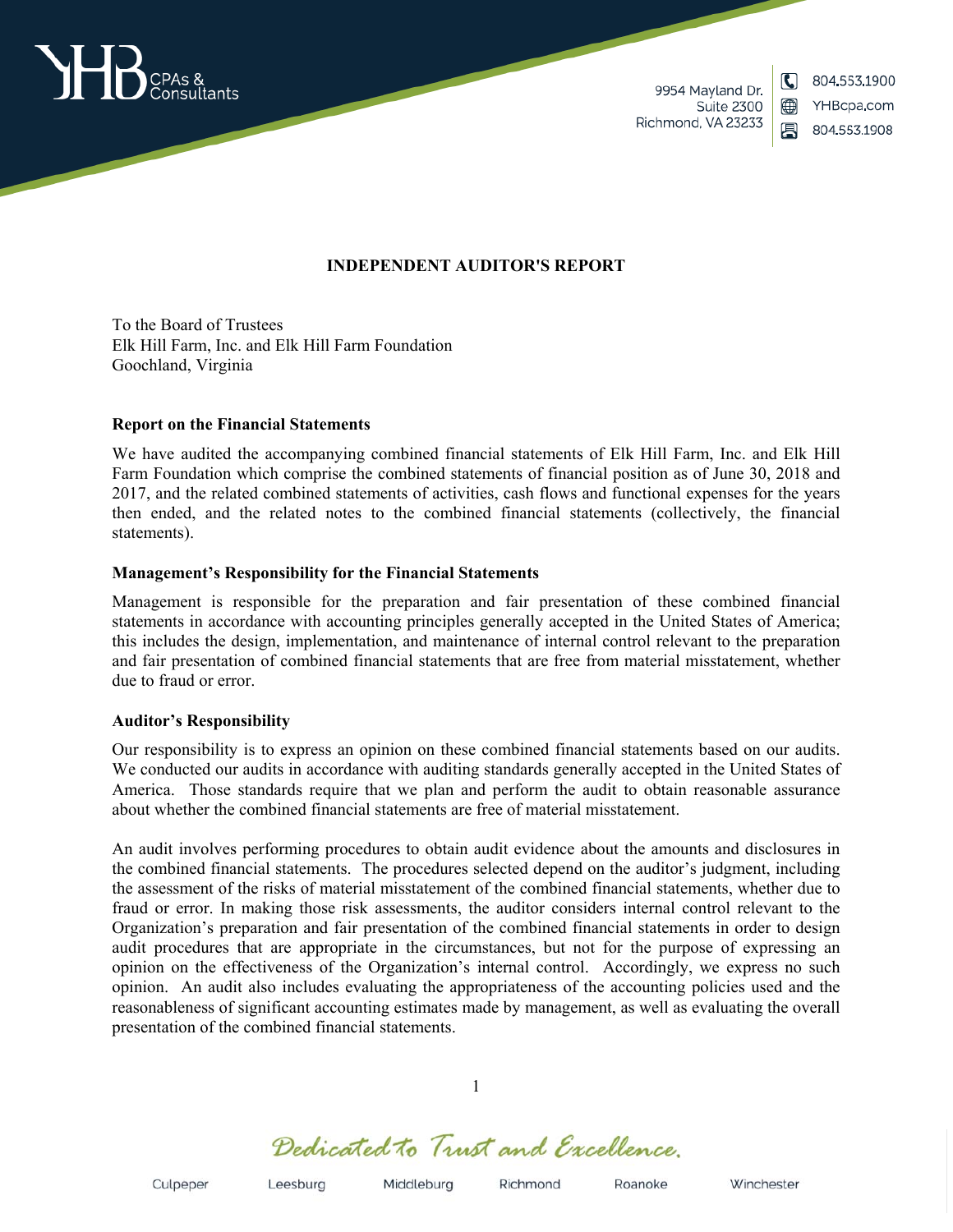We believe that the audit evidence we have obtained is sufficient and appropriate to provide a basis for our audit opinion.

#### **Opinion**

In our opinion, the combined financial statements referred to above present fairly, in all material respects, the financial position of Elk Hill Farm, Inc. and Elk Hill Farm Foundation as of June 30, 2018 and 2017, and the changes in its net assets, cash flows and functional expenses for the years then ended in accordance with accounting principles generally accepted in the United States of America.

Yount, Hyde EBarbour, P.C.

Richmond, Virginia October 9, 2018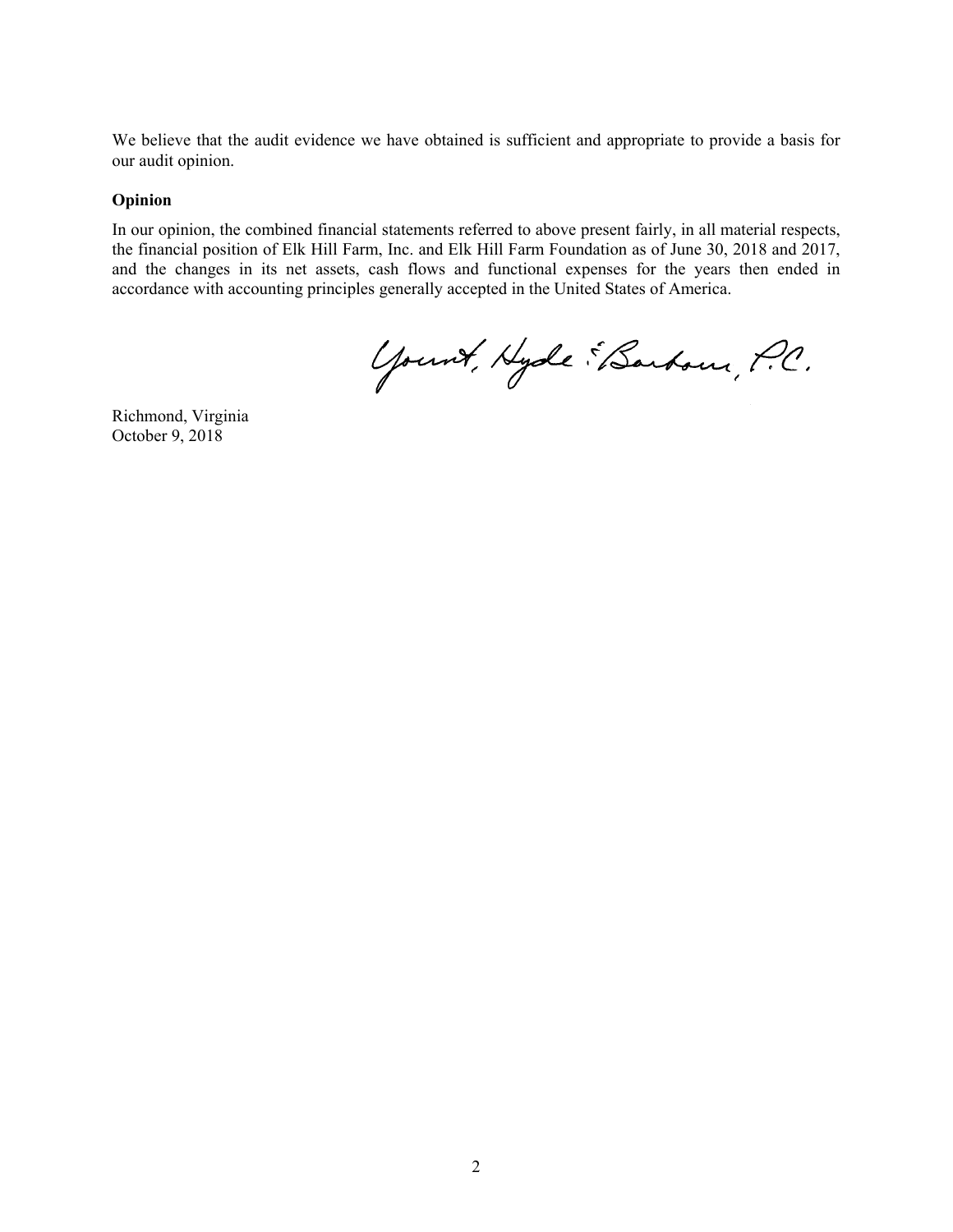## **Combined Statements of Financial Position**

June 30, 2018 and 2017

| Assets                                          | 2018            | 2017            |
|-------------------------------------------------|-----------------|-----------------|
| <b>Current Assets</b>                           |                 |                 |
| Cash                                            | 2,475,928<br>S. | 1,907,543<br>S  |
| Accounts receivable, net                        | 1,024,706       | 793,475         |
| Pledges receivable, net                         | 177,578         | 213,495         |
| Employee and other receivables                  | 900             | 1,300           |
| Prepaid expenses                                | 48,560          | 57,380          |
| Total current assets                            | \$3,727,672     | 2,973,193<br>\$ |
| Property and Equipment,                         |                 |                 |
| less accumulated depreciation                   | 3,567,299<br>S. | 3,856,562<br>S. |
| <b>Other Assets</b>                             |                 |                 |
| Pledges receivable, net, less current portion   | \$<br>203,564   | \$<br>289,826   |
| Long-term investments                           | 6,591,920       | 6,442,720       |
| Security deposits                               | 15,265          | 15,265          |
| Cash surrender value of life insurance policies | 244,025         | 219,906         |
| Total other assets                              | 7,054,774<br>\$ | 6,967,717<br>\$ |
| Total assets                                    | \$14,349,745    | \$13,797,472    |
| <b>Liabilities and Net Assets</b>               |                 |                 |
| <b>Current Liabilities</b>                      |                 |                 |
| Accounts payable                                | \$<br>103,523   | \$<br>126,434   |
| Accrued expenses                                | 273,363         | 257,579         |
| Total current liabilities                       | \$<br>376,886   | \$<br>384,013   |
| Long-Term Liabilities,                          |                 |                 |
| deferred compensation                           | \$<br>244,025   | \$<br>219,906   |
| <b>Net Assets</b>                               |                 |                 |
| Unrestricted:                                   |                 |                 |
| Undesignated                                    | \$6,819,803     | 6,612,160<br>S. |
| Designated by board                             | 2,766,291       | 2,262,962       |
| Temporarily restricted                          | 1,797,855       | 1,975,296       |
| Permanently restricted                          | 2,344,885       | 2,343,135       |
| Total net assets                                | \$13,728,834    | \$13,193,553    |
| Total liabilities and net assets                | \$14,349,745    | \$13,797,472    |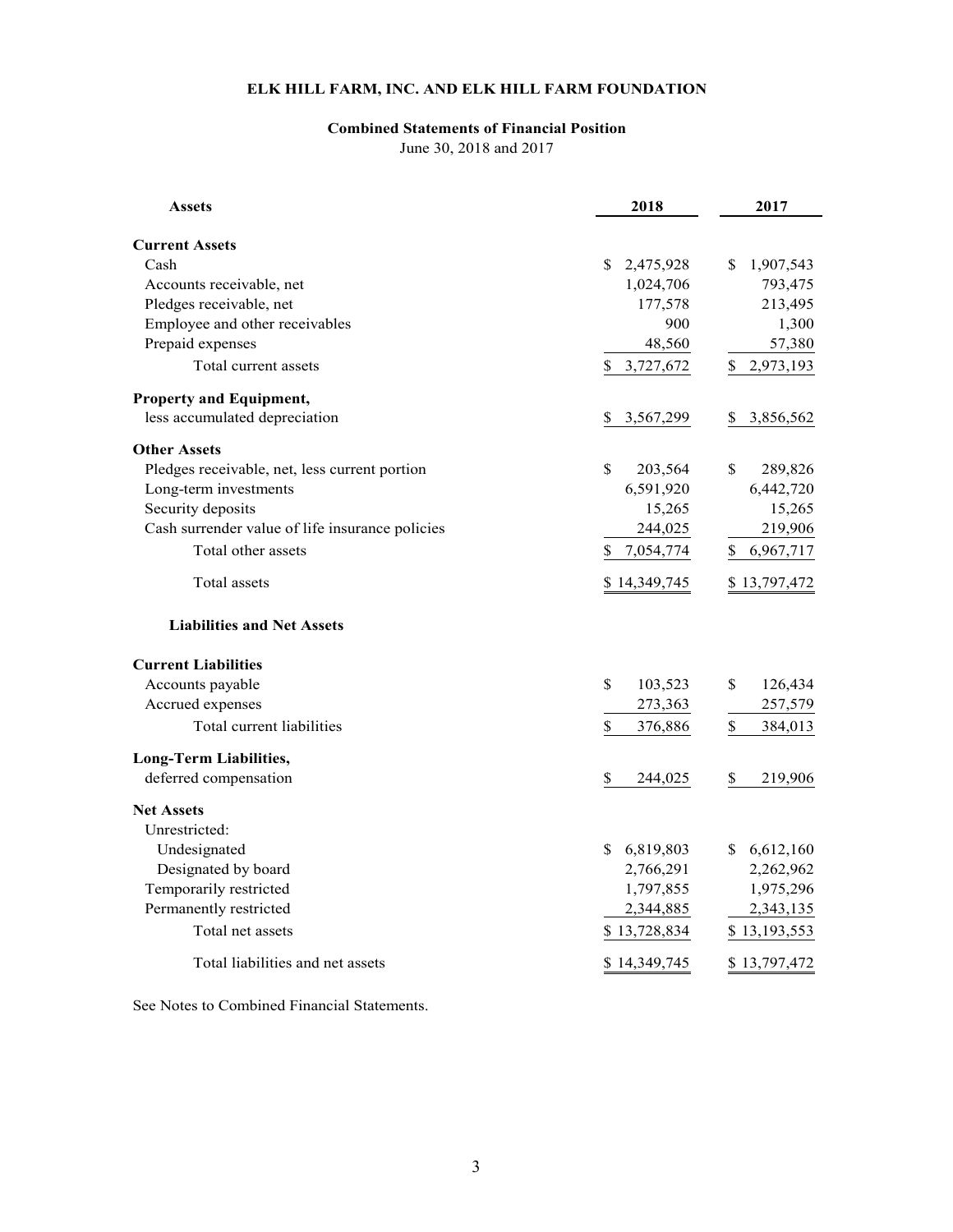# **Combined Statement of Activities**

Year Ended June 30, 2018

|                                           | 2018             |                    |                       |                           |  |  |
|-------------------------------------------|------------------|--------------------|-----------------------|---------------------------|--|--|
|                                           |                  | <b>Temporarily</b> |                       |                           |  |  |
|                                           | Unrestricted     | <b>Restricted</b>  | <b>Restricted</b>     | <b>Total</b>              |  |  |
| Support and revenue:                      |                  |                    |                       |                           |  |  |
| Contributions                             | \$<br>989,003    | \$<br>440,999      | $\mathbb{S}$<br>1,750 | $\mathbb{S}$<br>1,431,752 |  |  |
| Tuition assistance and fees               | 5,218,463        | $\overline{a}$     | $ -$                  | 5,218,463                 |  |  |
| Interest and dividends                    | 123,638          | 12,188             |                       | 135,826                   |  |  |
| Medicaid and insurance income             | 4,338,446        | $-$                |                       | 4,338,446                 |  |  |
| Unrealized and realized gains             | 350,364          | 34,656             |                       | 385,020                   |  |  |
|                                           | 11,019,914<br>S  | \$<br>487,843      | \$<br>1,750           | 11,509,507<br>\$          |  |  |
| Net assets released from restrictions:    |                  |                    |                       |                           |  |  |
| Satisfaction of restrictions for property |                  |                    |                       |                           |  |  |
| and equipment                             | 117,151          | (117, 151)         |                       |                           |  |  |
| Satisfaction of time restriction          | 63,675           | (63, 675)          |                       |                           |  |  |
| Satisfaction of program restrictions      | 484,458          | (484, 458)         | $ -$                  |                           |  |  |
| Total support and revenue                 | 11,685,198<br>\$ | \$<br>(177, 441)   | $\mathbb S$<br>1,750  | 11,509,507<br>S           |  |  |
| Expenses:                                 |                  |                    |                       |                           |  |  |
| Program services:                         |                  |                    |                       |                           |  |  |
| Community services                        | \$<br>3,466,938  | \$                 | $\mathbb{S}$          | \$<br>3,466,938           |  |  |
| Schools                                   | 3,542,888        |                    |                       | 3,542,888                 |  |  |
| Residential services                      | 2,849,030        |                    |                       | 2,849,030                 |  |  |
| Total program services                    | 9,858,856<br>\$  | \$<br>$ -$         | \$<br>$ -$            | \$<br>9,858,856           |  |  |
| Supporting services:                      |                  |                    |                       |                           |  |  |
| Management and general                    | \$<br>752,858    | \$                 | \$<br>$ -$            | \$<br>752,858             |  |  |
| Fundraising                               | 362,512          |                    | - -                   | 362,512                   |  |  |
| Total supporting services                 | \$<br>1,115,370  | \$<br>$ -$         | \$<br>$ -$            | \$<br>1,115,370           |  |  |
| Total expenses                            | 10,974,226<br>\$ | \$<br>$- -$        | \$<br>$ -$            | 10,974,226<br>\$          |  |  |
| Change in net assets                      | \$<br>710,972    | \$<br>(177, 441)   | \$<br>1,750           | $\mathbb{S}$<br>535,281   |  |  |
| Net assets, beginning of year             | 8,875,122        | 1,975,296          | 2,343,135             | 13,193,553                |  |  |
| Net assets, end of year                   | 9,586,094<br>\$  | 1,797,855<br>\$    | 2,344,885<br>\$       | 13,728,834<br>S           |  |  |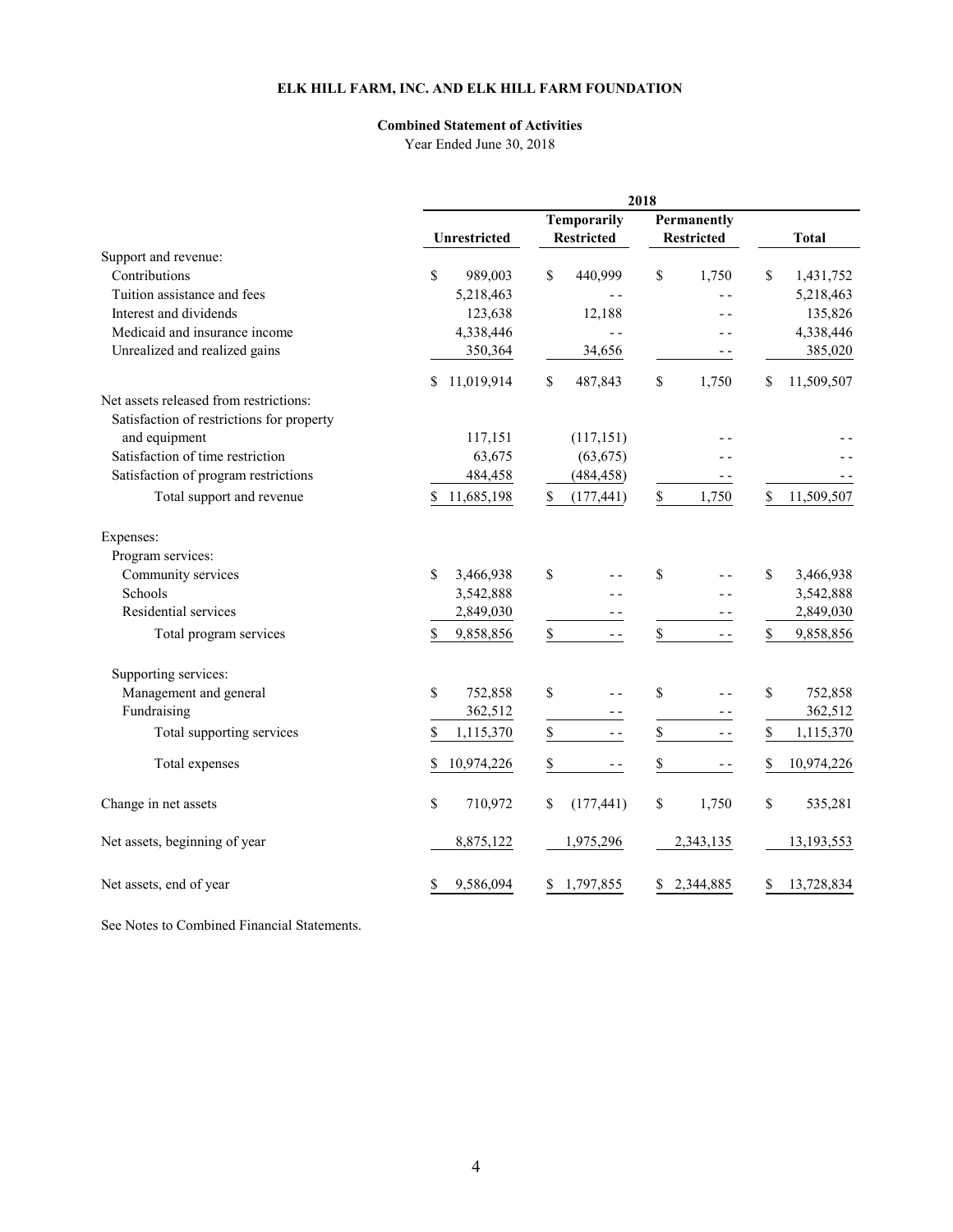# **Combined Statement of Activities**

Year Ended June 30, 2017

|                                           |                 |                    | 2017                |                  |
|-------------------------------------------|-----------------|--------------------|---------------------|------------------|
|                                           |                 | <b>Temporarily</b> | Permanently         |                  |
|                                           | Unrestricted    | <b>Restricted</b>  | <b>Restricted</b>   | <b>Total</b>     |
| Support and revenue:                      |                 |                    |                     |                  |
| Contributions                             | \$<br>649,719   | \$<br>556,624      | \$<br>28,711        | \$<br>1,235,054  |
| Tuition assistance and fees               | 5,107,572       | $ -$               | - -                 | 5,107,572        |
| Interest and dividends                    | 132,069         | 13,352             |                     | 145,421          |
| Medicaid and insurance income             | 3,527,845       | $-$                |                     | 3,527,845        |
| Unrealized and realized gains             | 486,102         | 49,142             | - -                 | 535,244          |
|                                           | 9,903,307<br>\$ | \$<br>619,118      | \$<br>28,711        | \$<br>10,551,136 |
| Net assets released from restrictions:    |                 |                    |                     |                  |
| Satisfaction of restrictions for property |                 |                    |                     |                  |
| and equipment                             | 103,473         | (103, 473)         |                     |                  |
| Satisfaction of time restriction          | 387,552         | (387, 552)         |                     |                  |
| Satisfaction of program restrictions      | 542,281         | (542, 281)         | - -                 |                  |
| Total support and revenue                 | \$10,936,613    | \$<br>(414, 188)   | \$<br>28,711        | 10,551,136<br>\$ |
| Expenses:                                 |                 |                    |                     |                  |
| Program services:                         |                 |                    |                     |                  |
| Community services                        | 2,966,792<br>\$ | \$                 | \$<br>$ -$          | \$<br>2,966,792  |
| Schools                                   | 3,334,128       |                    |                     | 3,334,128        |
| Residential services                      | 3,422,207       |                    | - -                 | 3,422,207        |
| Total program services                    | \$9,723,127     | \$<br>$ -$         | $\mathbb S$<br>$ -$ | \$<br>9,723,127  |
| Supporting services:                      |                 |                    |                     |                  |
| Management and general                    | \$<br>709,963   | \$                 | \$<br>$-$           | \$<br>709,963    |
| Fundraising                               | 326,423         |                    | - -                 | 326,423          |
| Total supporting services                 | 1,036,386<br>\$ | \$                 | \$<br>$ -$          | \$<br>1,036,386  |
| Total expenses                            | \$10,759,513    | \$<br>$ -$         | \$<br>- -           | 10,759,513<br>\$ |
| Change in net assets                      | \$<br>177,100   | \$<br>(414, 188)   | \$<br>28,711        | \$<br>(208, 377) |
| Net assets, beginning of year             | 8,698,022       | 2,389,484          | 2,314,424           | 13,401,930       |
| Net assets, end of year                   | 8,875,122<br>\$ | \$1,975,296        | 2,343,135<br>\$     | 13,193,553<br>\$ |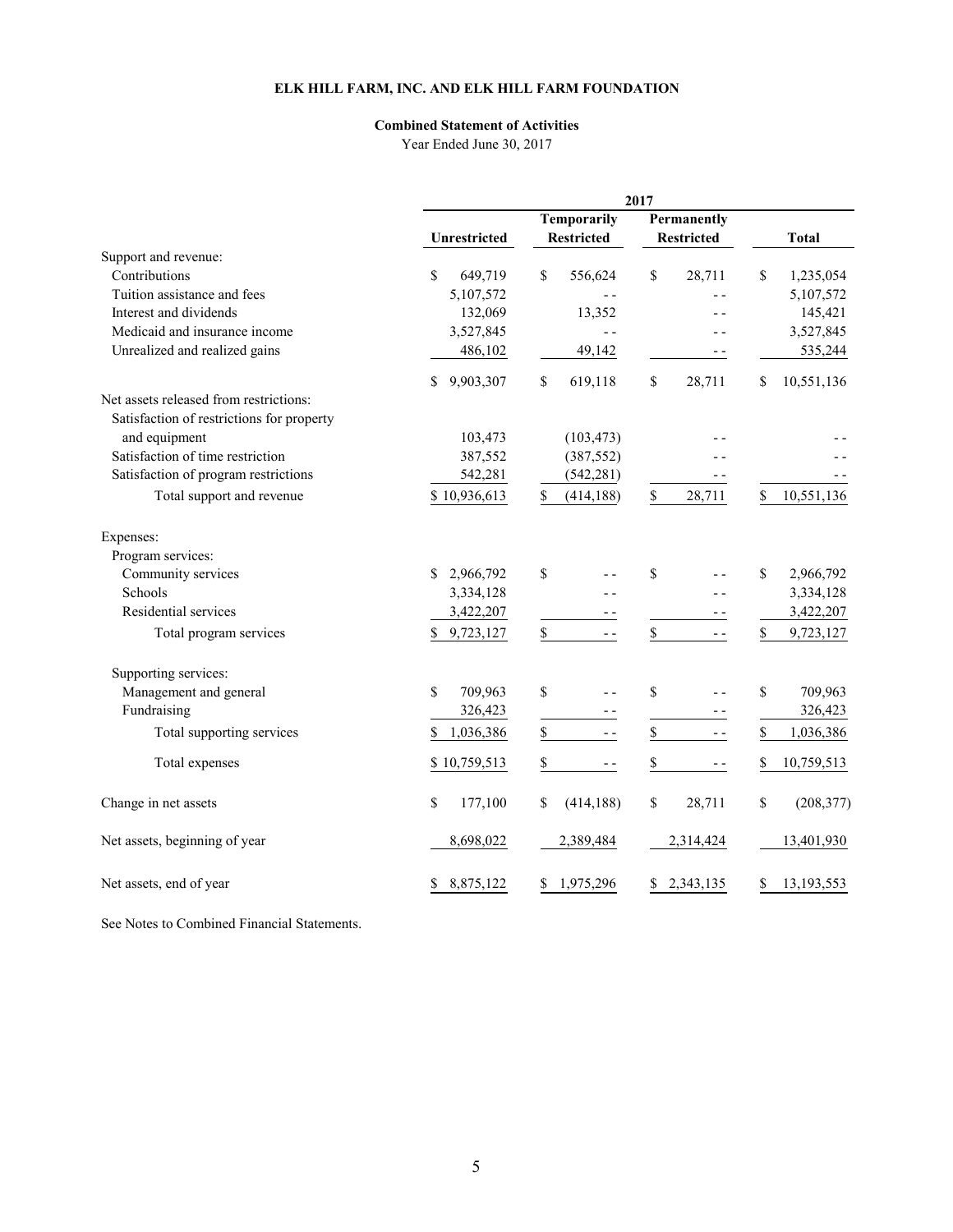# **Combined Statements of Cash Flows**

Years Ended June 30, 2018 and 2017

|                                                           |              | 2018       | 2017             |
|-----------------------------------------------------------|--------------|------------|------------------|
| <b>Cash Flows from Operating Activities</b>               |              |            |                  |
| Change in net assets                                      | \$           | 535,281    | \$<br>(208, 377) |
| Adjustments to reconcile change in net assets to net cash |              |            |                  |
| provided by operating activities:                         |              |            |                  |
| Depreciation and amortization                             |              | 403,189    | 416,710          |
| Loss on sale of assets                                    |              | 3,430      | 33,123           |
| Unrealized and realized (gain) on investments             |              | (385, 020) | (535, 244)       |
| Change in cash surrender value of life insurance          |              | (24, 119)  | (22,905)         |
| (Increase) decrease in operating assets:                  |              |            |                  |
| Accounts receivable and other receivables                 |              | (230, 832) | 412,153          |
| Pledges receivable                                        |              | 122,179    | 100,070          |
| Prepaid expenses                                          |              | 8,820      | 8,672            |
| Security deposits                                         |              |            | 3,267            |
| Increase (decrease) in operating liabilities:             |              |            |                  |
| Accounts payable                                          |              | (22, 911)  | 37,744           |
| Accrued expenses                                          |              | 15,784     | (23, 640)        |
| Deferred compensation                                     |              | 24,119     | 22,905           |
| Net cash provided by operating activities                 | \$           | 449,920    | \$<br>244,478    |
| <b>Cash Flows from Investing Activities</b>               |              |            |                  |
| Purchase of property and equipment                        | $\mathbb{S}$ | (117,957)  | \$<br>(211, 739) |
| Proceeds from the sale of property and equipment          |              | 601        | 1,155            |
| Purchase of investments                                   |              | (222, 539) | (1,302,811)      |
| Reinvested dividend and capital gain distributions        |              | (142, 618) | 237,977          |
| Proceeds from the sale of investments                     |              | 600,978    | 1,173,428        |
| Net cash provided by (used in) investing activities       | \$           | 118,465    | \$<br>(101,990)  |
| Net increase in cash                                      | \$           | 568,385    | \$<br>142,488    |
| Cash                                                      |              |            |                  |
| Beginning of year                                         |              | 1,907,543  | 1,765,055        |
| End of year                                               |              | 2,475,928  | 1,907,543        |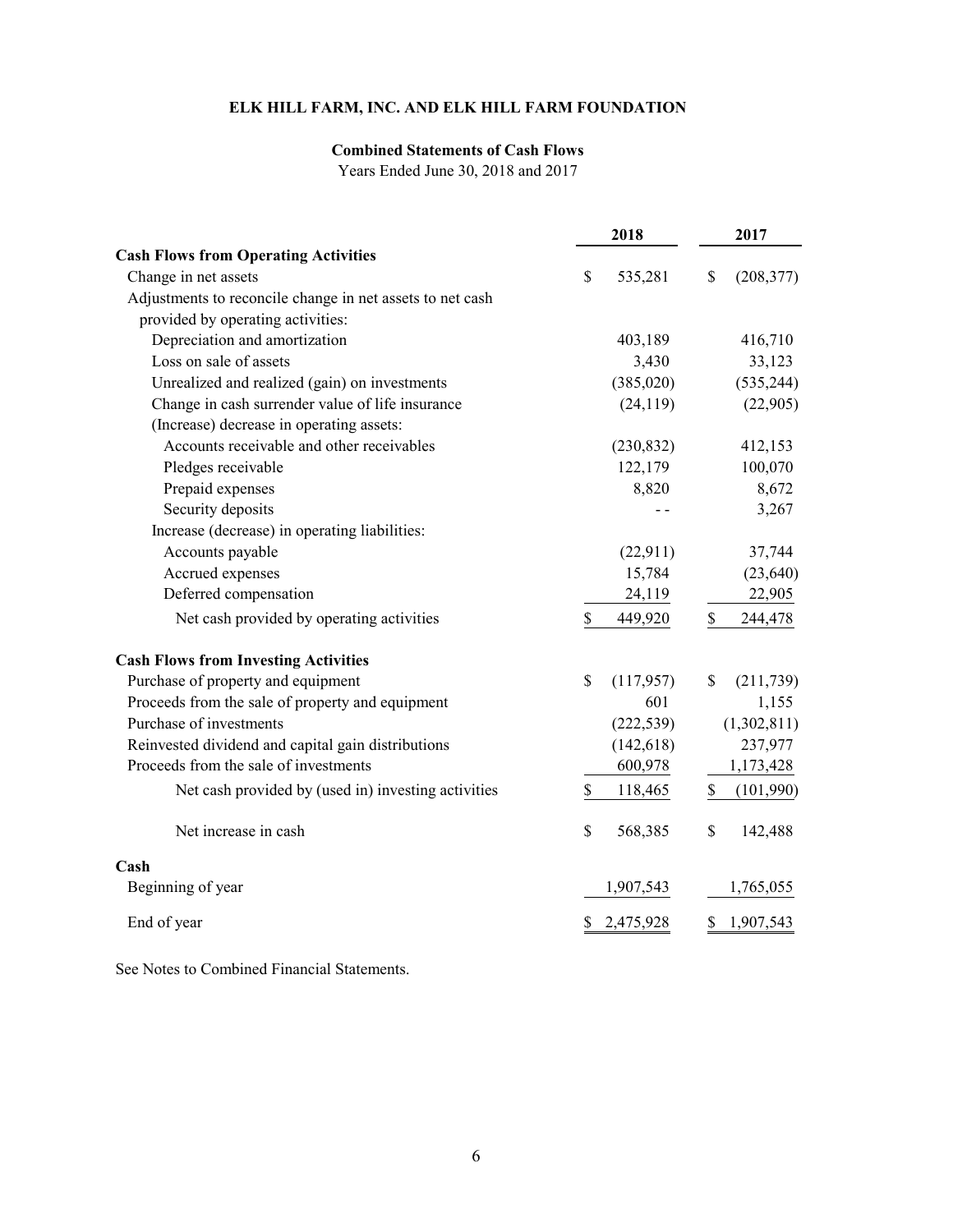#### **Combined Statement of Functional Expenses** Year Ended June 30, 2018

|                                           |                 |                | <b>Program Services</b> | <b>Supporting Services</b> |               |                |                |
|-------------------------------------------|-----------------|----------------|-------------------------|----------------------------|---------------|----------------|----------------|
|                                           | Community       |                | <b>Residential</b>      |                            | Management    |                |                |
|                                           | <b>Services</b> | <b>Schools</b> | <b>Services</b>         | <b>Total</b>               | and General   | Fundraising    | <b>Total</b>   |
| Salaries                                  | \$2,549,742     | \$2,337,042    | \$1,718,598             | \$6,605,382                | \$<br>391.981 | \$<br>226,114  | 7,223,477<br>S |
| Employee health and retirement plan costs | 263,995         | 243,373        | 254,334                 | 761,702                    | 60,757        | 24,914         | 847,373        |
| Workers comp                              | 40,228          | 38,985         | 27,886                  | 107,099                    | 7,840         | 3,681          | 118,620        |
| Payroll taxes                             | 188,696         | 171,885        | 126,049                 | 486,630                    | 43,118        | 16,001         | 545,749        |
| Total salaries, benefits and taxes        | \$3,042,661     | \$2,791,285    | \$2,126,867             | 7,960,813<br>S.            | \$<br>503,696 | \$.<br>270,710 | S<br>8,735,219 |
| Allowances                                | $ -$            | $\sim$ $\sim$  | 3,047                   | 3,047                      | $ -$          | $\sim$ $\sim$  | 3,047          |
| Clothing and personal                     | $\sim$ $\sim$   | 2,628          | 1,854                   | 4,482                      | $\sim$ $\sim$ | $\sim$ $\sim$  | 4,482          |
| Professional services                     | 75,626          | 53,468         | 115,758                 | 244,852                    | 26,550        | 21,623         | 293,025        |
| <b>Educational</b> supplies               | 1,161           | 51,745         | 2,007                   | 54,913                     | $\sim$ $\sim$ | $\sim$ $\sim$  | 54,913         |
| Utilities                                 | 39,649          | 75,837         | 94,222                  | 209,708                    | $\sim$ $\sim$ | 4,255          | 213,963        |
| Food                                      | 29,221          | 102,857        | 79,536                  | 211,614                    | 7,148         | 1,919          | 220,681        |
| House supplies                            | $\sim$ $\sim$   | $\sim$ $\sim$  | 13,665                  | 13,665                     | $ -$          | $\sim$ $\sim$  | 13,665         |
| Insurance                                 | $\sim$ $\sim$   | $\sim$ $\sim$  | $\sim$ $\sim$           | $\sim$ $\sim$              | 134,294       | $\sim$ $\sim$  | 134,294        |
| Maintenance                               | 38,774          | 76,652         | 103,447                 | 218,873                    | $\sim$ $\sim$ | 6,316          | 225,189        |
| Work pay                                  | $\sim$ $\sim$   | 1,375          | 7,065                   | 8,440                      | $ -$          | $\sim$ $\sim$  | 8,440          |
| Medical and dental                        | 856             | 123            | 5,975                   | 6,954                      | $ -$          | $ -$           | 6,954          |
| Miscellaneous                             | 1,284           | 939            | 1,300                   | 3,523                      | $\sim$ $\sim$ | 211            | 3,734          |
| Postage                                   | 1,297           | 2,046          | 1,475                   | 4,818                      | $\sim$ $\sim$ | 1,294          | 6,112          |
| Printing                                  | 820             | 130            | 2,176                   | 3,126                      | 1,259         | 20,013         | 24,398         |
| Recreation                                | 20,267          | 12,633         | 28,278                  | 61,178                     | $\sim$ $\sim$ | 179            | 61,357         |
| Rent                                      | 37,190          | 150,788        | 64,346                  | 252,324                    | $\sim$ $\sim$ | $ -$           | 252,324        |
| Social services                           | 100             | $\sim$ $\sim$  | 2,949                   | 3,049                      | $\sim$ $\sim$ | $\sim$ $\sim$  | 3,049          |
| Special events                            | 7,880           | 9,133          | 10,267                  | 27,280                     | $ -$          | 2,255          | 29,535         |
| Staff development                         | 20,572          | 19,991         | 14,110                  | 54,673                     | 10,869        | 4,001          | 69,543         |
| Office expenses                           | 11,661          | 36,254         | 7,640                   | 55,555                     | 52,341        | 9,849          | 117,745        |
| Travel and transportation                 | 15,797          | 23,246         | 32,532                  | 71,575                     | 16,701        | 1,092          | 89,368         |
| Total expenses before depreciation        | \$3,344,816     | \$3,411,130    | \$2,718,516             | \$9,474,462                | \$<br>752,858 | \$<br>343,717  | \$10,571,037   |
| Depreciation and amortization             | 122,122         | 131,758        | 130,514                 | 384,394                    | $-$ -         | 18,795         | 403,189        |
| <b>Total Program and Supporting</b>       |                 |                |                         |                            |               |                |                |
| Services Expenses                         | \$3,466,938     | \$3,542,888    | \$2,849,030             | 9,858,856<br>S.            | 752,858<br>\$ | 362,512<br>\$  | \$10,974,226   |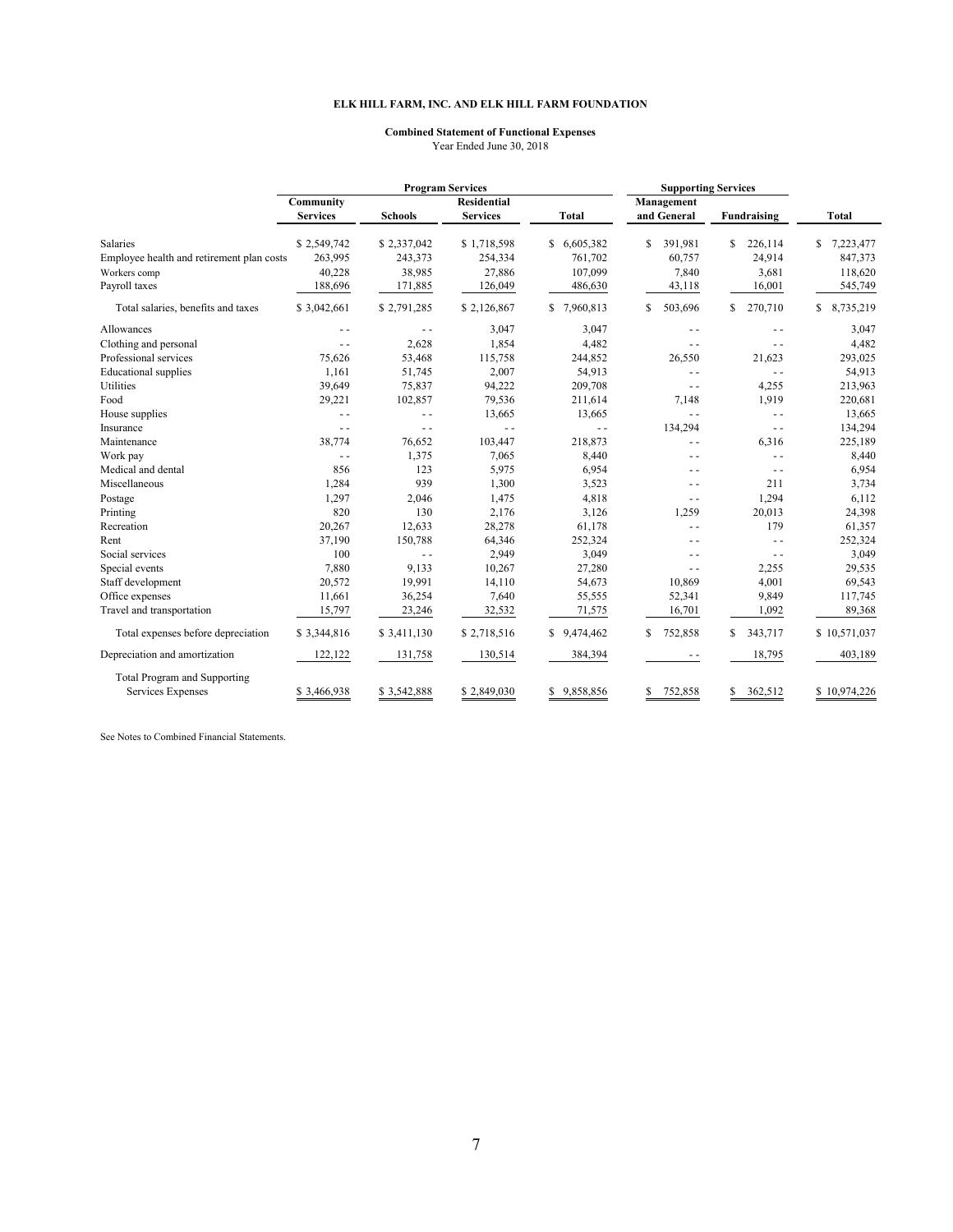#### **Combined Statement of Functional Expenses** Year Ended June 30, 2017

|                                           | <b>Program Services</b>      |                |                                       | <b>Supporting Services</b> |                           |               |                 |
|-------------------------------------------|------------------------------|----------------|---------------------------------------|----------------------------|---------------------------|---------------|-----------------|
|                                           | Community<br><b>Services</b> | <b>Schools</b> | <b>Residential</b><br><b>Services</b> | <b>Total</b>               | Management<br>and General | Fundraising   | <b>Total</b>    |
| <b>Salaries</b>                           | \$2,207,977                  | \$2,049,673    | \$2,091,583                           | \$6,349,233                | S<br>370,917              | \$<br>213,810 | \$<br>6,933,960 |
| Employee health and retirement plan costs | 187,950                      | 236,671        | 298,100                               | 722,721                    | 57,492                    | 16,659        | 796,872         |
| Workers comp                              | 47,280                       | 55,953         | 53,348                                | 156,581                    | 7,418                     | 5,755         | 169,754         |
| Payroll taxes                             | 167,782                      | 153,261        | 158,821                               | 479,864                    | 40,801                    | 14,964        | 535,629         |
| Total salaries, benefits and taxes        | \$2,610,989                  | \$2,495,558    | \$2,601,852                           | \$7,708,399                | S<br>476,628              | 251,188<br>\$ | 8,436,215<br>\$ |
| Allowances                                | $\sim$ $\sim$                | $\sim$ $\sim$  | 4,344                                 | 4,344                      | $\sim$ $\sim$             | $\sim$ $\sim$ | 4,344           |
| Clothing and personal                     | $\sim$ $\sim$                | 1,115          | 6,992                                 | 8,107                      | $\overline{a}$            | $\sim$ $\sim$ | 8,107           |
| Professional services                     | 60,867                       | 51,151         | 103,329                               | 215,347                    | 24,900                    | 15,308        | 255,555         |
| <b>Educational</b> supplies               | 14                           | 60,892         | 2,322                                 | 63,228                     | $\overline{a}$            | $\sim$ $\sim$ | 63,228          |
| Utilities                                 | 22,915                       | 77,484         | 81,818                                | 182,217                    | $\sim$ $\sim$             | 1,633         | 183,850         |
| Food                                      | 26,866                       | 115,492        | 123,255                               | 265,613                    | 5,240                     | 1,180         | 272,033         |
| House supplies                            | $ -$                         | 24             | 14,188                                | 14,212                     | $\sim$ $\sim$             | $ -$          | 14,212          |
| Insurance                                 | $\sim$ $\sim$                | 100            | (229)                                 | (129)                      | 127,868                   | $=$ $=$       | 127,739         |
| Maintenance                               | 34,468                       | 101,128        | 128,314                               | 263,910                    | $\overline{a}$            | 4,704         | 268,614         |
| Work pay                                  | $\sim$ $\sim$                | 2,095          | 16,397                                | 18,492                     | $ -$                      | $\sim$ $\sim$ | 18,492          |
| Medical and dental                        | 1,640                        | 874            | 13,695                                | 16,209                     | . .                       | $\sim$ $\sim$ | 16,209          |
| Miscellaneous                             | 1,650                        | 1,504          | 2,224                                 | 5,378                      | $ -$                      | 320           | 5,698           |
| Postage                                   | 1,295                        | 2,045          | 2,215                                 | 5,555                      | $\sim$ $\sim$             | 1,555         | 7,110           |
| Printing                                  | 935                          | 27             | 4,158                                 | 5,120                      | 2,218                     | 23,447        | 30,785          |
| Recreation                                | 25,881                       | 14,670         | 36,895                                | 77,446                     | ۵.                        | 656           | 78,102          |
| Rent                                      | 24,900                       | 151,317        | 61,993                                | 238,210                    | - -                       | $\sim$ $\sim$ | 238,210         |
| Social services                           | $\sim$ $\sim$                | $\sim$ $\sim$  | 4,465                                 | 4,465                      | - -                       | $ -$          | 4,465           |
| Special events                            | 4,548                        | 8,318          | 8,316                                 | 21,182                     | $\sim$ $\sim$             | 1,031         | 22,213          |
| Staff development                         | 13,501                       | 22,114         | 19,649                                | 55,264                     | 9.781                     | 5,464         | 70,509          |
| Office expenses                           | 12,203                       | 17,624         | 6,530                                 | 36,357                     | 49,733                    | 1,824         | 87,914          |
| Loss (gain) on sale of assets             | $\sim$ $\sim$                | 34,278         | $\overline{a}$                        | 34,278                     | (1, 155)                  | $ -$          | 33,123          |
| Contract transportation                   | $-$                          | 2,420          | $\sim$ $\sim$                         | 2,420                      | $\sim$ $\sim$             | $\sim$ $\sim$ | 2,420           |
| Travel and transportation                 | 17,779                       | 23,907         | 33,843                                | 75,529                     | 14,750                    | 3,377         | 93,656          |
| Total expenses before depreciation        | \$2,860,451                  | \$3,184,137    | \$3,276,565                           | \$9,321,153                | 709,963<br>S              | 311,687<br>\$ | \$10,342,803    |
| Depreciation and amortization             | 106,341                      | 149,991        | 145,642                               | 401,974                    | - -                       | 14,736        | 416,710         |
| Total Program and Supporting              |                              |                |                                       |                            |                           |               |                 |
| Services Expenses                         | \$2,966,792                  | \$3,334,128    | \$3,422,207                           | \$9,723,127                | S<br>709,963              | \$<br>326,423 | \$10,759,513    |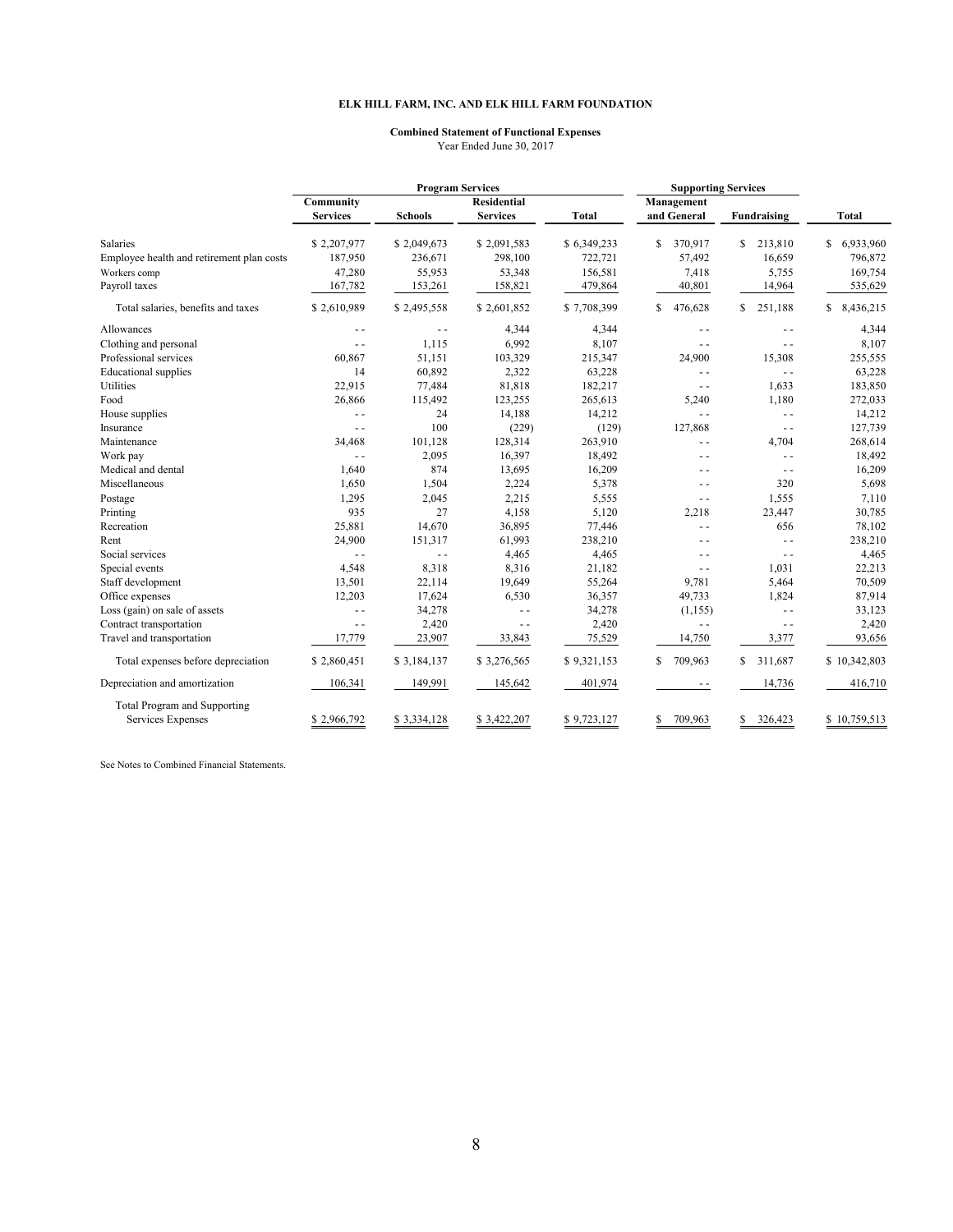## **Notes to Combined Financial Statements**

## **Note 1. Nature of Activities and Summary of Significant Accounting Policies**

## **Nature of Activities**

Elk Hill Farm, Inc. (Elk Hill) provides residential services, day educational treatment programs and community services to at-risk adolescents from across the Commonwealth of Virginia. Tuition fees are received primarily from social service organizations, courts systems, Medicaid, school systems and charitable organizations.

Elk Hill Farm Foundation (the Foundation) is a charitable foundation that holds investments and receives certain contributions. The Foundation provides support to Elk Hill through a 5% spending rate contribution. The Foundation Board of Trustees are also members of the Elk Hill Farm, Inc. Board.

The operations of Elk Hill and the Foundation have been combined in the accompanying combined financial statements. All inter-organization accounts and transactions have been eliminated. The Elk Hill and the Foundation are referred to herein as the Organization.

## **Basis of Presentation**

Accounting standards establish classifications for net assets, revenues, gains and losses, based on the existence or absence of donor-imposed restrictions as follows:

- Unrestricted net assets Net assets that are not subject to donor-imposed stipulations.
- Temporarily restricted net assets Net assets subject to donor-imposed stipulations that can be filled by actions of the Organization pursuant to those stipulations or that expire by the passage of time.
- Permanently restricted net assets Net assets subject to donor-imposed stipulations that they be maintained permanently by the Organization. The donors of such assets permit the Organization to use the income earned on the assets.

## **Use of Estimates**

The preparation of combined financial statements in conformity with accounting principles generally accepted in the United States of America requires management to make estimates and assumptions that affect the reported amounts of assets and liabilities and disclosures of contingent assets and liabilities at the date of the combined financial statements and reported amounts of revenue and expense during the reporting period. Accordingly, actual results could differ from those estimates.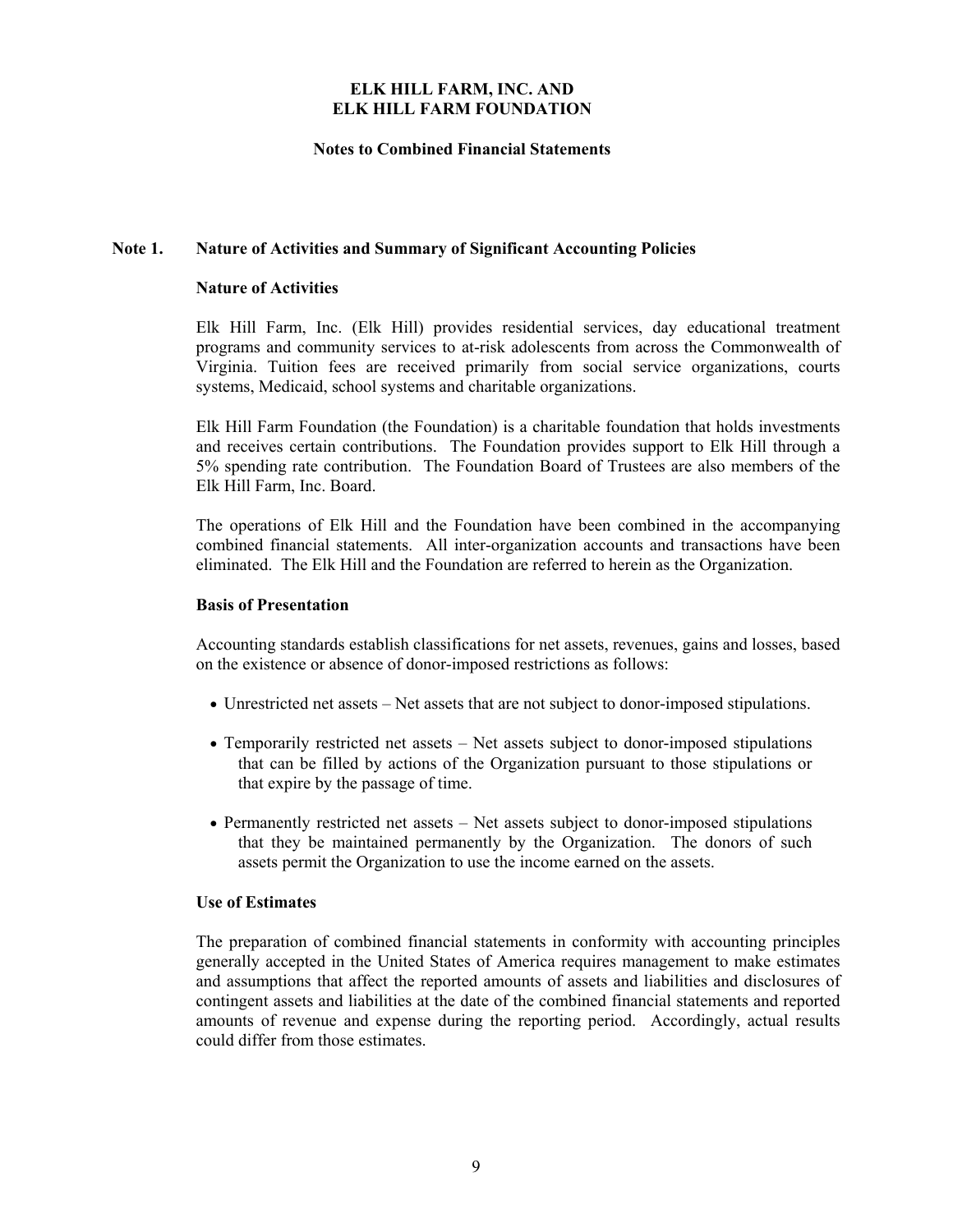#### **Notes to Combined Financial Statements**

#### **Fair Value Measurement**

The FASB's authoritative guidance on fair value measurements establishes a framework for measuring fair value, and expands disclosure about fair value measurements. This guidance enables the reader of the combined financial statements to assess the inputs used to develop those measurements by establishing a hierarchy for ranking the quality and reliability of the information used to determine fair values. Under this guidance, assets and liabilities carried at fair value must be classified and disclosed in one of the following three categories:

Level 1 – Quoted market prices in active exchange markets for identical assets or liabilities.

Level 2 – Observable market based inputs or unobservable inputs that are corroborated by market data.

Level 3 – Unobservable inputs that are not corroborated by market data.

The Organization has various processes and controls in place to ensure that fair value is reasonably estimated. A model validation policy governs the use and control of valuation models used to estimate fair value. This policy requires review and approval of models, and periodic re-assessments of models to ensure that they are continuing to perform as designed. The Organization performs due diligence procedures over third-party pricing service providers in order to support their use in the valuation process. Where market information is not available to support internal valuations, independent reviews of the valuations are performed and any material exposures are escalated through a management review process.

While the Organization believes its valuation methods are appropriate and consistent with other market participants, the use of different methodologies or assumptions to determine the fair value of certain financial instruments could result in a different estimate of fair value at the reporting date.

During the years ended June 30, 2018 and 2017, there were no changes to the Organization's valuation techniques that had, or are expected to have, a material impact on its combined financial position or results of operations.

The following is a description of the valuation methodologies used for instruments measured at fair value:

#### *Long-Term Investments*

The fair value of investments is the market value based on quoted market prices, when available, or market prices provided by recognized broker dealers. If listed prices or quotes are not available, fair value is based upon externally developed models that use unobservable inputs due to the limited market activity of the instrument.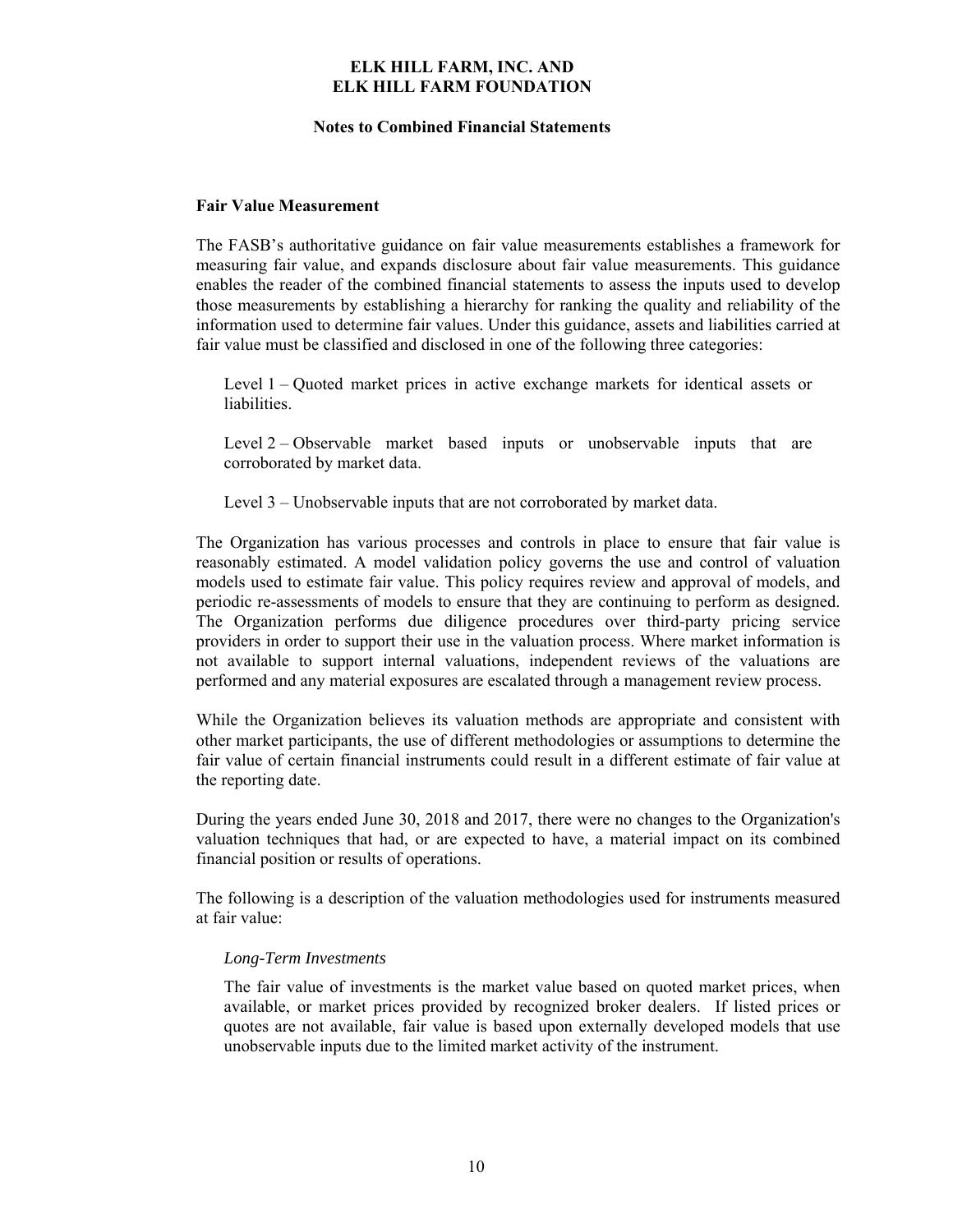#### **Notes to Combined Financial Statements**

## **Income Tax Status**

The Organizations are exempt from income tax under Section  $501(c)(3)$  of the U.S. Internal Revenue code and comparable state law. In addition, contributions to both qualify for the charitable contribution deduction under Section  $170(b)(1)(a)$ . They have been classified as organizations that are not private foundations under Section 509(a)(2).

## **Accounts Receivable**

Accounts receivable from program service fees are recognized based on student attendance records and the standard rates published by Elk Hill and government agencies. The Organization does not accrue interest or fees on overdue receivables. An allowance for doubtful accounts is provided when deemed necessary and is based upon a review of outstanding receivables, historical collection information, and existing economic conditions. Receivables past due more than 90 days are considered delinquent. Delinquent receivables are written off when management believes that all reasonable collection efforts have been exhausted.

Management has provided an allowance for \$42,869 and \$37,198 of receivables that it has deemed uncollectible at June 30, 2018 and 2017 respectively. Management has also provided a Medicaid reserve for overpayments of \$43,189 and \$40,942 at June 30, 2018 and 2017, respectively.

## **Promises to Give**

Unconditional promises to give (pledges) are recognized as assets and revenue in the period the promise is received. Promises to give are recorded at net realizable value. Donorrestricted contributions are reported as increases in temporarily or permanently restricted net assets, depending on the nature of the restrictions. Conditional promises to give are recognized when the conditions on which they depend are substantially met.

## **Contributions**

Contributions received are recorded as unrestricted, temporarily restricted, or permanently restricted support, depending on the existence and nature of any donor restrictions.

Support that is restricted by the donor is reported as an increase in temporarily restricted or permanently restricted net assets. When a restriction expires (that is, when a stipulated time restriction ends or purpose restriction is accomplished), temporarily restricted net assets are reclassified to unrestricted net assets and reported in the combined statement of activities as net assets released from restrictions.

## **Revenue Recognition**

Student assistance and fees are recognized when the services have been provided and the related expenses have been incurred.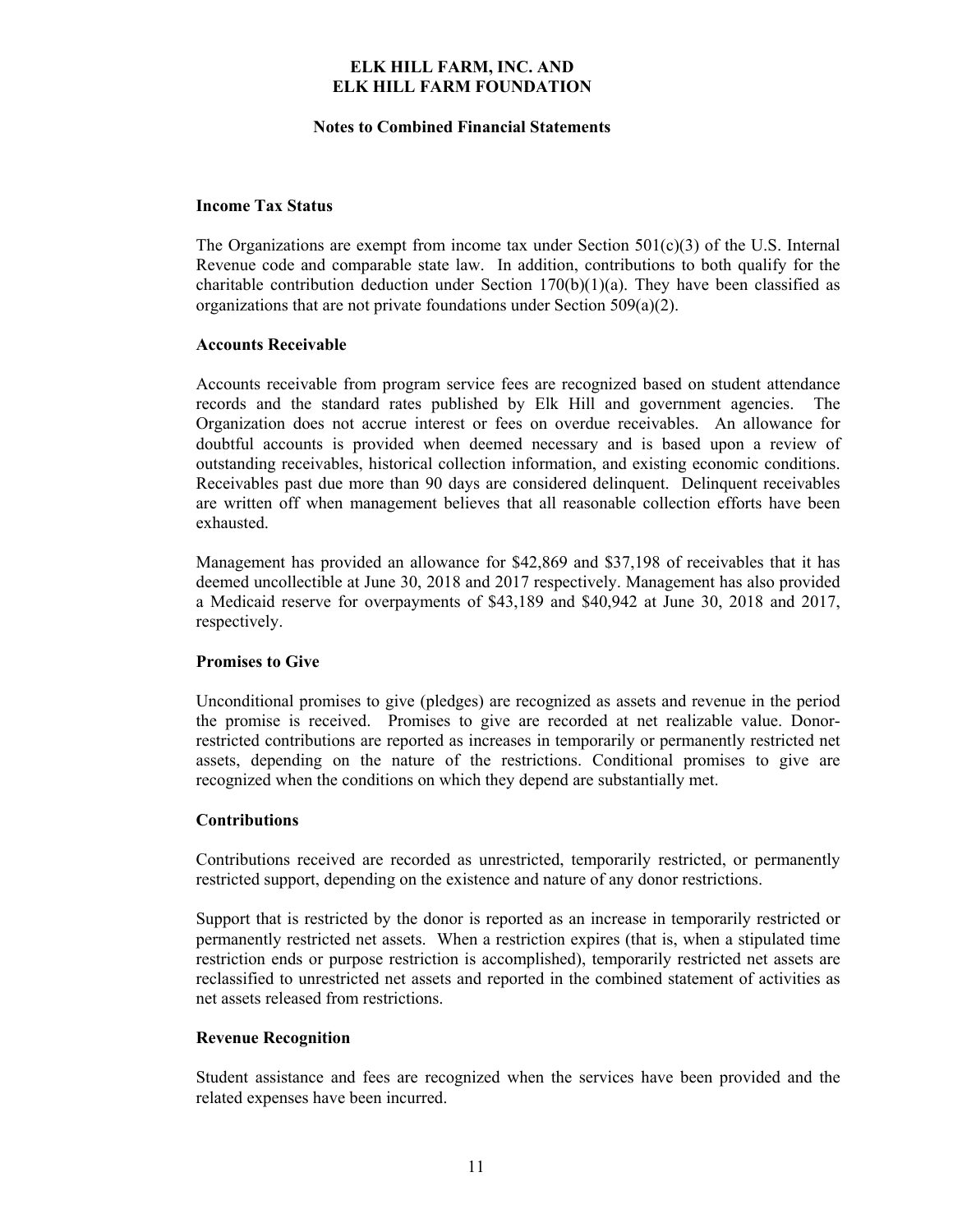#### **Notes to Combined Financial Statements**

## **Long-Term Investments**

Investments with readily determinable fair values are reported at their fair values in the combined statements of financial position. Unrealized gains and losses are included in the change of net assets in the accompanying combined statements of activities. Realized gains and losses are determined by specific identification using the first in and first out method.

## **Property and Equipment**

Property and equipment are stated at cost or, if donated, at estimated fair market value at date of receipt. Acquisitions of new buildings, equipment, land improvements and major betterments are capitalized. Repairs and maintenance costs are expensed as incurred. Depreciation is provided using the straight-line method over the following estimated useful lives of the assets:

|                                      | Years   |
|--------------------------------------|---------|
| Buildings and leasehold improvements | $10-40$ |
| Furniture, fixtures and equipment    | $3-10$  |
| Transportation equipment             | $5 - 7$ |

#### **Donated Services**

The Organization pays for most services requiring specific expertise. However, individuals and businesses volunteer their time and perform a variety of tasks that assist the Organization with specific assistance programs, campaign solicitations and various committee assignments. These are recorded as support at their estimated fair value. There were no donated services recorded for fiscal years ended 2018 and 2017.

## **Donated Property and Equipment**

Donations of property and equipment are recorded as support at their estimated fair value. Such donations are reported as unrestricted support unless the donor has restricted the donated asset to a specific purpose. Assets donated with explicit restrictions regarding their use and contributions of cash that must be used to acquire property and equipment are reported as restricted support. Absent donor stipulations regarding how long those donated assets must be maintained, the Organization reports expirations of donor restrictions when the donated or acquired assets are placed in service as instructed by the donor. The Organization reclassifies temporarily restricted net assets to unrestricted net assets at that time.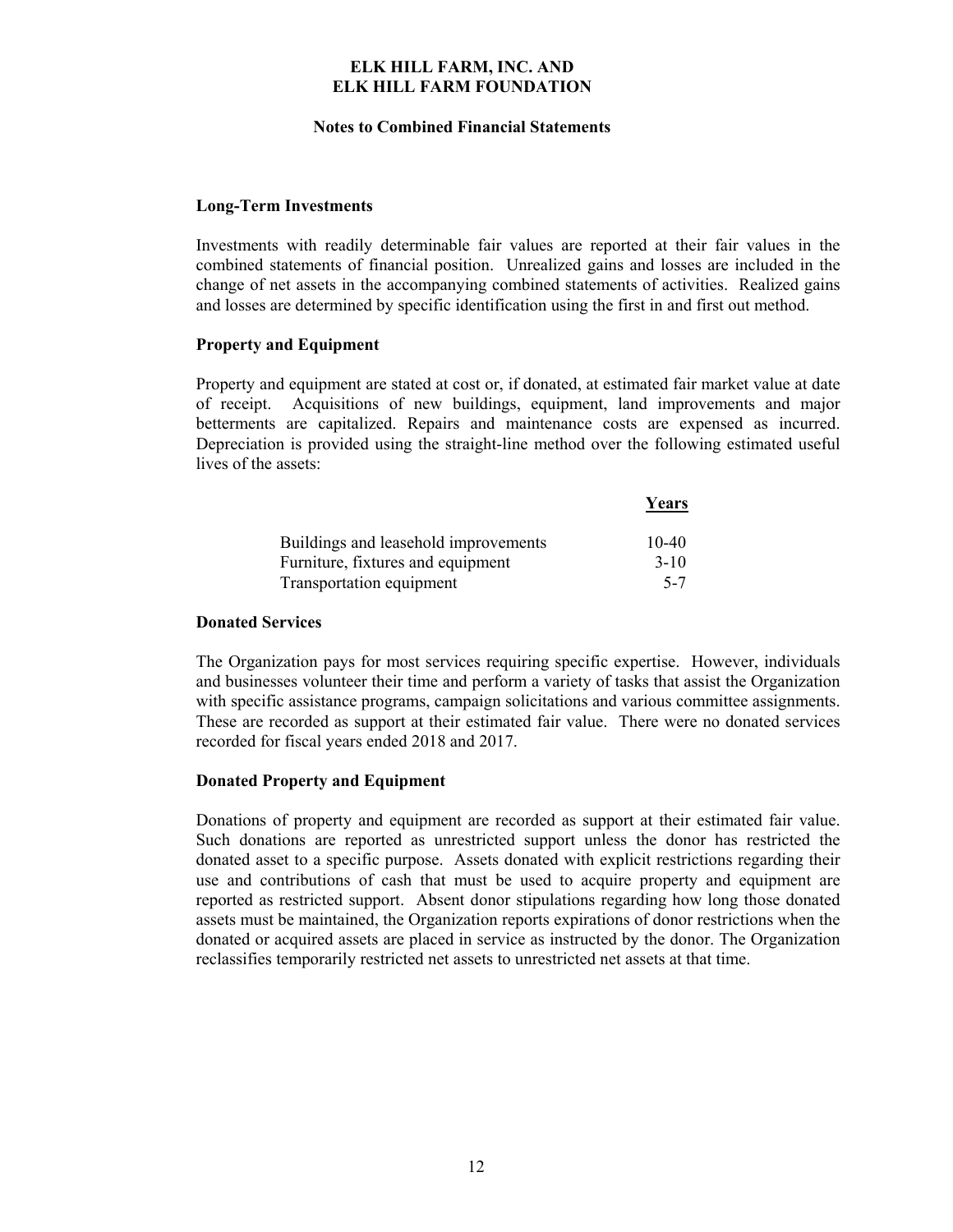#### **Notes to Combined Financial Statements**

#### **New Accounting Pronouncements**

In February 2016, the FASB issued ASU No. 2016-02, Leases (Topic 842), which requires organizations that lease assets (lessees) to recognize the assets and related liabilities for the rights and obligations created by the leases on the statement of financial position for leases with terms exceeding 12 months. ASU No. 2016-02 defines a lease as a contract or part of a contract that conveys the right to control the use of identified assets for a period of time in exchange for consideration. The lessee in a lease will be required to initially measure the right-of-use asset and the lease liability at the present value of the remaining lease payments, as well as capitalize initial direct cost as part of the right-of-use asset. ASU No. 2016-02 is effective for the Organization for its year ending June 30, 2021. Early adoption is permitted. The Organization is currently evaluating the impact that the adoption Topic 842 will have on its combined financial statements.

In June 2018, the FASB issued Accounting Standards Update No. 2018-08, Not-for-Profit Entities (Topic 958), which clarifies the scope and the accounting guidance for contributions received and contributions made. Specifically, the update assists entities in determining whether a transaction should be accounted for as a contribution or an exchange transaction. If a transaction is accounted for as an exchange transaction, other accounting guidance, for example, in Topic 606, Revenue from Contracts with Customers, should be followed. If, however, a transaction is accounted for as a contribution, guidance in Subtopic 958-605 should be followed. Additionally, the update assists entities in determining whether a contribution is conditional. ASU 2018-08 is effective for contributions received by the Organization for its year ended June 30, 2020. ASU 2018-08 is effective for contributions made, if applicable, by the Organization for its year ended June 30, 2021. Early adoption is permitted. The Organization is currently evaluating the impact that the adoption of Topic 958 will have on its combined financial statements.

In May 2014, the FASB issued Accounting Standards Update No. 2014-09, Revenue from Contracts with Customers (Topic 606), which provides guidance for recognizing revenue from contracts with customers. The core principle of ASU 2014-09 is that revenue will be recognized when promised goods or services are transferred to customers in an amount that reflects consideration for which entitlement is expected in exchange for those goods or services. Generally, the ASU states that revenue should be recognized by following a five step process which includes identifying the contract with a customer, identifying the performance obligations in the contract, determining the transaction price, allocating the transaction price to the performance obligation in the contract, and recognizing revenue as the entity satisfies a performance obligation. ASU 2014-09 is effective for the Organization for its year ended June 30, 2020. The Organization is currently evaluating the impact that the adoption of Topic 606 will have on its combined financial statements.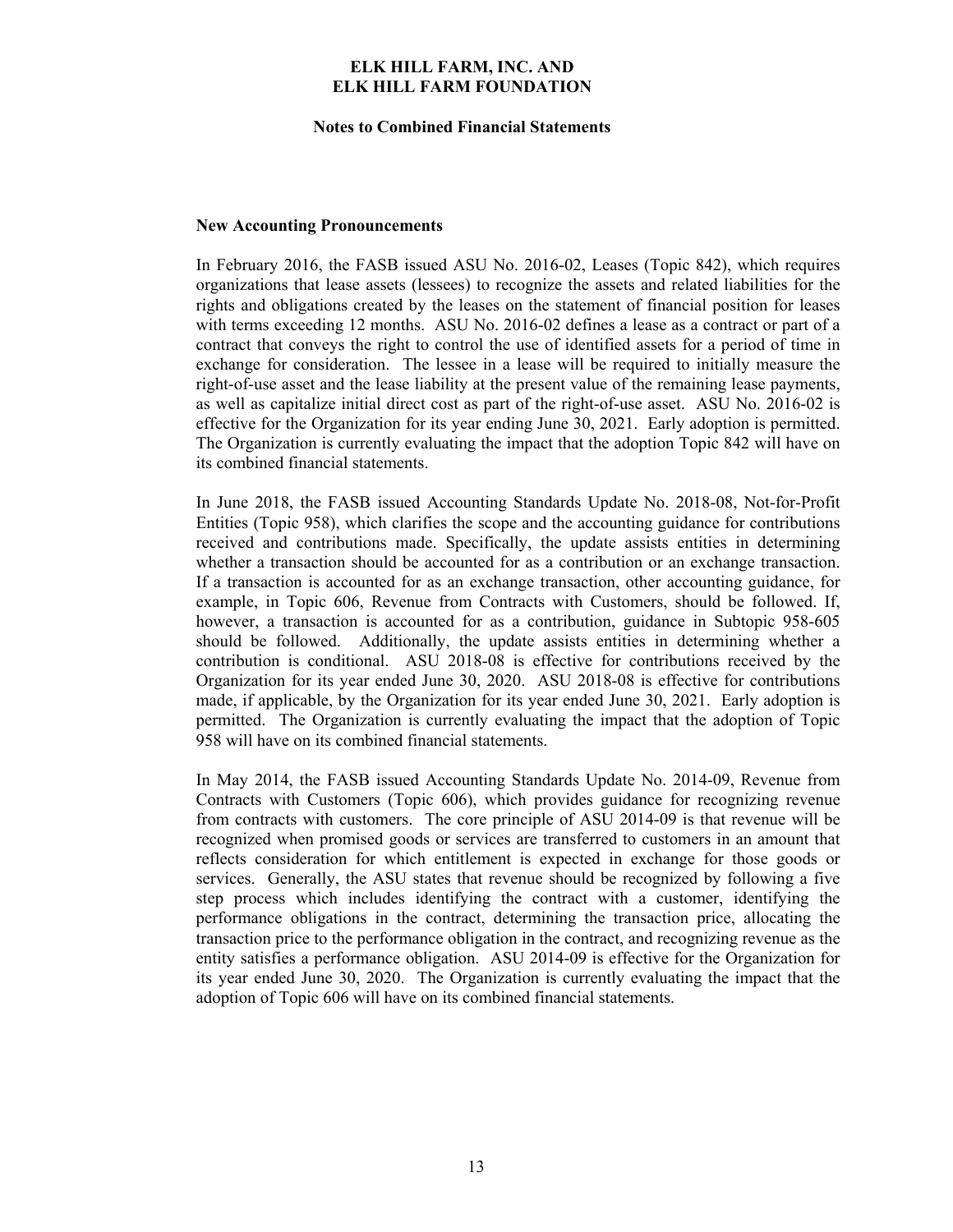#### **Notes to Combined Financial Statements**

In August 2016, the FASB issued ASU No. 2016-14, Presentation of Financial Statements of Not-for-Profit Entities, which is intended to improve how a not-for profit entity classifies its net assets, as well as the information it presents in its financial statements about its liquidity and availability of resources, expenses and investment returns, and cash flows. The guidance replaces the three classes of net assets currently presented on the statement of financial position with two new classes of net assets, which are based on the existence or absence of donor-imposed restrictions. ASU No. 2016-14 includes specific disclosure requirements intended to improve a financial statement user's ability to asses an entity's available financial resources, along with its management of liquidity and liquidity risk. The guidance requires all not-for-profit entities to present expenses by both their natural and functional classification in a single location in the financial statements. ASU No. 2016-14 is effective for the Organization its year ending June 30, 2019. Early adoption is permitted. The Organization is currently evaluating the impact that the adoption of ASU 2016-14 will have on its combined financial statements.

#### **Note 2. Concentrations**

Financial instruments that potentially subject the Organization to concentration of credit risk consist principally of cash and invested cash deposited in a large regional bank and with a brokerage firm.

Money market accounts with the brokerage firm are not insured by the FDIC, but have limited protection provided by the Securities Investor Protection Corporation (SIPC).

## **Note 3. Pledges Receivable**

The Organization projects that donors will remit contributions receivable as follows:

Year ending June 30:

| 2019           | \$<br>183,794 |
|----------------|---------------|
| 2020           | 192,381       |
| 2021           | 7,000         |
| 2022           | 45,225        |
|                | \$<br>428,400 |
| Less discount  | (25,508)      |
| Less allowance | (21,750)      |
|                | 381,142       |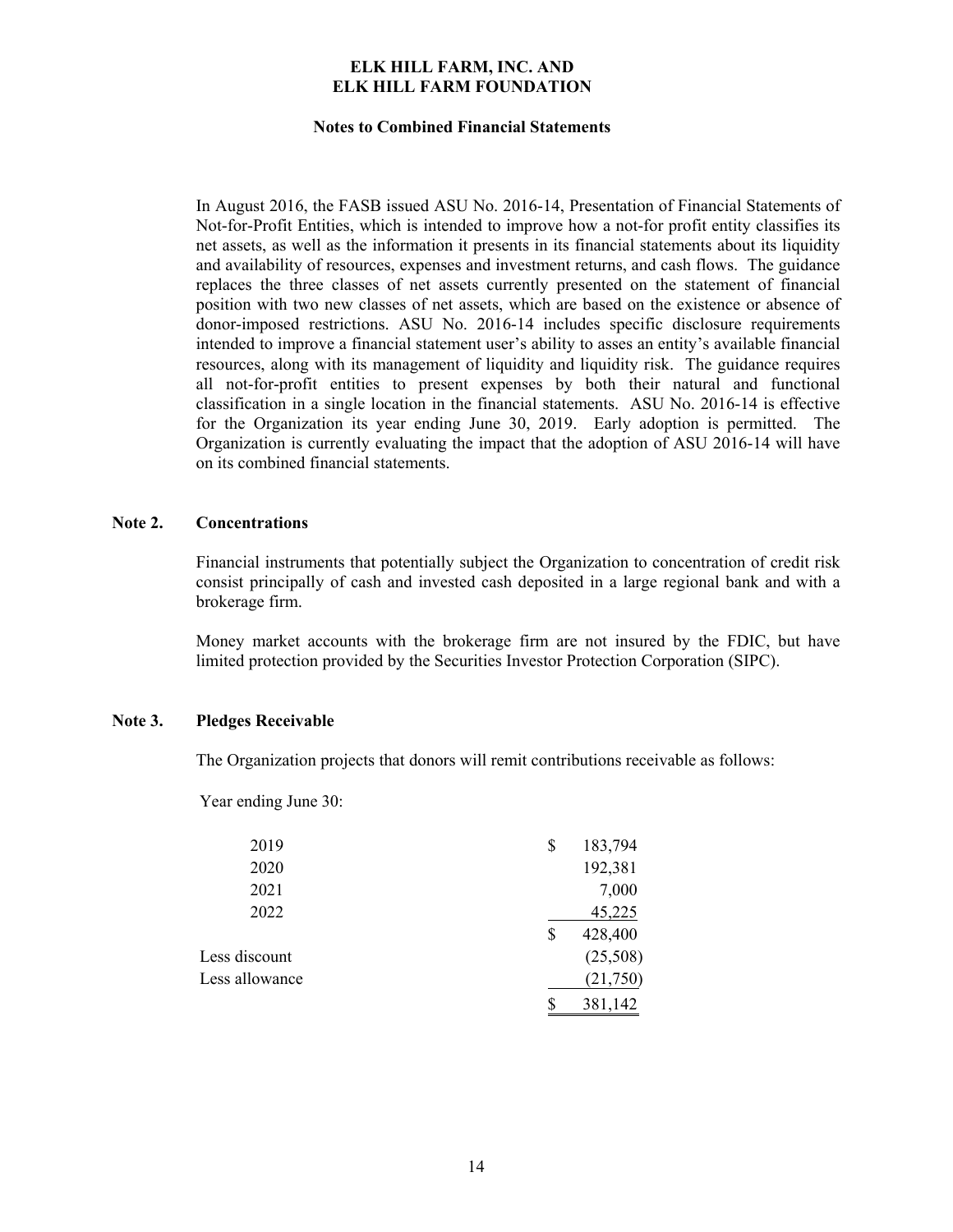#### **Notes to Combined Financial Statements**

## **Note 4. Property and Equipment**

Property and equipment consisted of the following:

|                                      | 2018           | 2017           |
|--------------------------------------|----------------|----------------|
| Land                                 | 265,229<br>S   | 265,229<br>S   |
| Buildings and leasehold improvements | 7,030,730      | 7,005,946      |
| Furniture, fixtures and equipment    | 1,085,093      | 1,024,365      |
| Intangibles                          | 61,065         | 61,065         |
| Transportation equipment             | 587,363        | 583,233        |
|                                      | 9,029,480<br>S | 8,939,838<br>S |
| Less accumulated depreciation        | 5,462,181      | 5,083,276      |
|                                      | 3,567,299      | 3,856,562      |

Depreciation and amortization expense for the year totaled \$403,189 and \$416,710 for the years ended June 30, 2018 and 2017, respectively.

#### **Note 5. Long-Term Investments**

Investments are carried at fair value and are summarized as follows as of June 30, 2018 and 2017.

|                   | 2018        |  |                   |  |           |  |                   |
|-------------------|-------------|--|-------------------|--|-----------|--|-------------------|
|                   | Cost        |  | <b>Fair Value</b> |  | Cost      |  | <b>Fair Value</b> |
| Cash              | 245,845     |  | 245,845           |  | 115,477   |  | 115,477           |
| Equities          | 4,498,023   |  | 5,530,186         |  | 4,725,620 |  | 5,555,762         |
| Bond mutual funds | 822,108     |  | 815,889           |  | 792,897   |  | 771,481           |
|                   | \$5,565,976 |  | 6,591,920         |  | 5,633,994 |  | 6,442,720         |

#### **Note 6. Retirement Plan**

The Organization has established a retirement plan for all employees who work more than 20 hours per week. This is a voluntary contributory plan and the Organization matches the employee contribution up to 5% for all employees who work at least a thousand hours per year. Contributions to the plan by the Organization amounted to \$132,279 and \$118,407 for the years ended June 30, 2018 and 2017, respectively.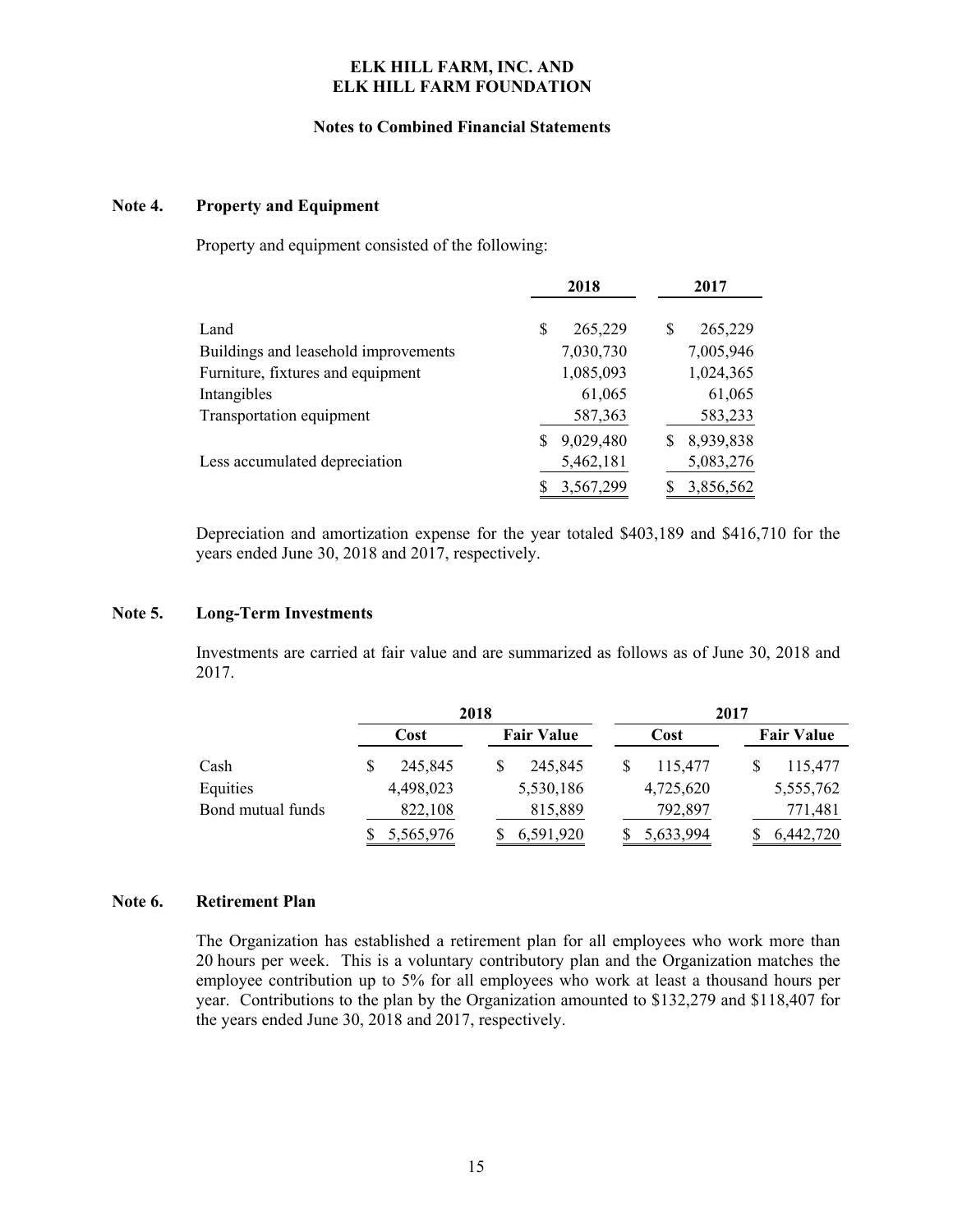#### **Notes to Combined Financial Statements**

## **Note 7. Deferred Compensation**

The Organization has established deferred compensation plans for its chief executive officer and chief operating officer that is funded by life insurance policies.

#### **Note 8. Net Assets**

Temporarily restricted net assets consisted of the following:

|                                | 2018            | 2017            |
|--------------------------------|-----------------|-----------------|
| Scholarships                   | \$<br>106,481   | \$<br>112,162   |
| Property and equipment         | 636,659         | 752,810         |
| Unrestricted pledges           | 51,635          | 115,310         |
| Program / Innovation fund      | 84,419          | 132,858         |
| Education                      | 70,000          | 50,000          |
| Culinary arts                  | 10,764          | 10,764          |
| Charlottesville Day School     | 10,213          | 11,340          |
| Accumulated endowment income   | 160,106         | 140,714         |
| Workforce Development          | 195,241         | 134,453         |
| School based mental health     | 30,261          |                 |
| <b>Ball Cottage renovation</b> | 343,541         | 343,541         |
| Early intervention             | 39,226          | 26,726          |
| School Technology              | 4,816           | 22,943          |
| Literacy                       | 21,895          | 100,250         |
| <b>Staunton School</b>         | 16,598          |                 |
| Other                          | 16,000          | 21,425          |
|                                | \$<br>1,797,855 | \$<br>1,975,296 |

Permanently restricted net assets consisted of the following:

|                       | 2018        |    | 2017                        |
|-----------------------|-------------|----|-----------------------------|
| Scholarship endowment | 591.521     | -S | 591.521                     |
| General endowment     | 1,753,364   |    | 1,751,614                   |
|                       | \$2,344,885 |    | $\frac{1}{2}$ , 2, 343, 135 |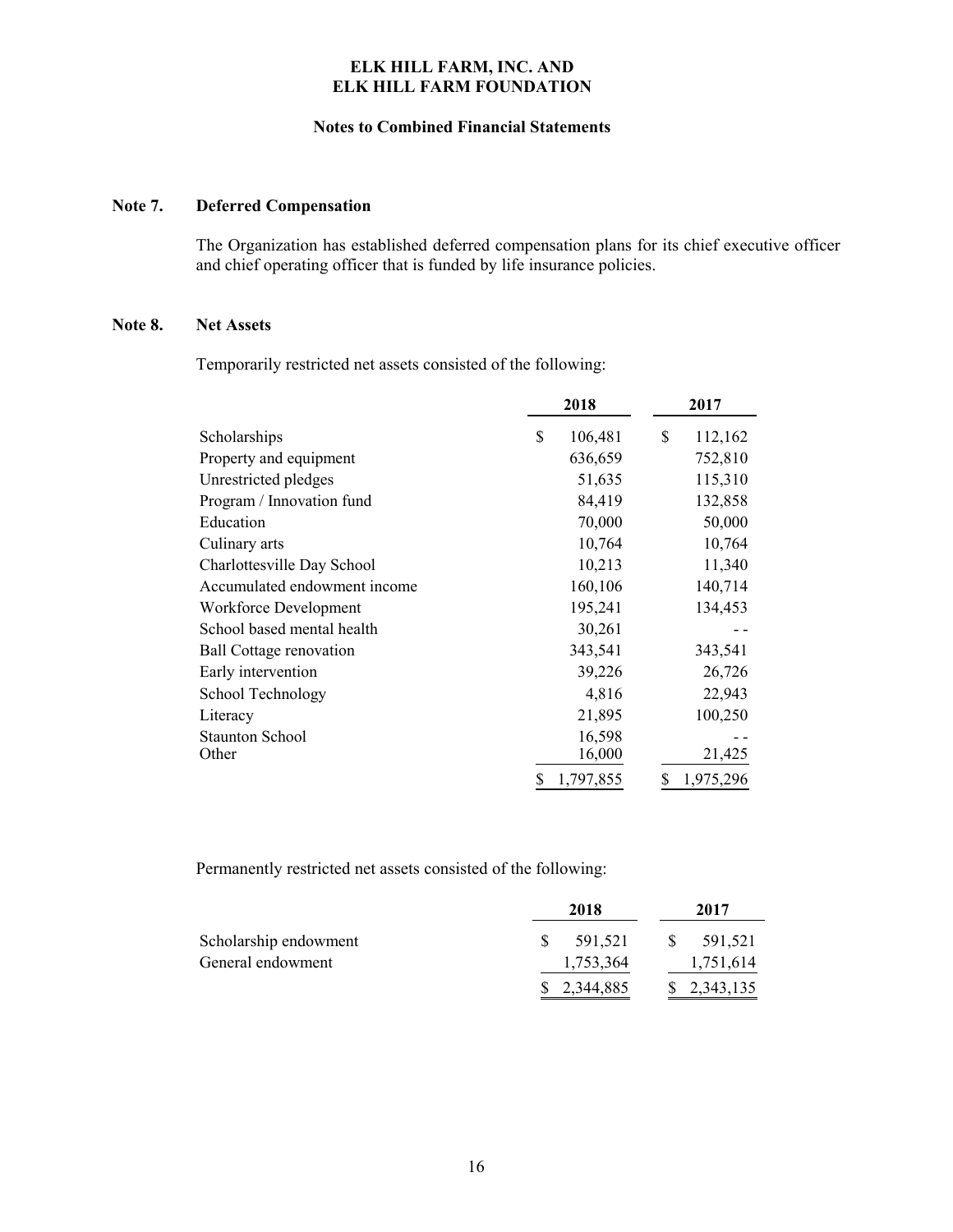#### **Notes to Combined Financial Statements**

#### **Note 9. Endowment Net Assets**

The Organization's endowment includes both donor-restricted funds and funds designated by the Board of Directors to function as endowments. As required by generally accepted accounting principles, net assets associated with endowment funds are classified and reported based on the existence or absence of donor-imposed restrictions.

The Organization classifies permanently restricted net endowment assets to include the original value of gifts donated to the permanent endowment and subsequent gifts to the permanently restricted endowment assets.

Accumulated earnings and realized gains are reported as unrestricted where no donor restrictions or board imposed designations exist. To the extent that endowment assets earn interest and dividends beyond the amount appropriated for expenditure in any given year, the excess is classified as temporarily restricted net assets until appropriated by the Board for expenditure.

The Organization has adopted an investment policy to achieve income and growth through current yield and realized/unrealized capital appreciation. The policy targets a diversified asset allocation to achieve its long-term return objectives within prudent risk constraints. The Organization expects its endowment funds to provide an average rate of return of approximately 5% annually. The Organization has adopted a spending policy for distribution each year which allows for up to 5% of the endowment fund's fair market value (averaged over the previous three calendar year ends preceding the current calendar year).

Changes in endowment net assets for the years ended June 30, 2018 and 2017 were as follows:

|                                                   | 2018 |                                                          |     |                                         |   |                                         |               |              |
|---------------------------------------------------|------|----------------------------------------------------------|-----|-----------------------------------------|---|-----------------------------------------|---------------|--------------|
|                                                   |      | Unrestricted<br><b>Board</b><br><b>Designated</b>        |     | Temporarily<br><b>Restricted</b>        |   | <b>Permanently</b><br><b>Restricted</b> |               | <b>Total</b> |
| Endowment Net Assets, Beginning of Year           | S    | 2,262,962                                                | S   | 140,714                                 | S | 2,343,135                               | S             | 4,746,811    |
| Investment income                                 |      |                                                          |     | 46,844                                  |   |                                         |               | 46,844       |
| Transfer                                          |      | 63,038                                                   |     |                                         |   |                                         |               | 63,038       |
| Contributions                                     |      | 947,060                                                  |     |                                         |   | 1,750                                   |               | 948,810      |
| Appropriation of endowment assets for expenditure |      | (506,769)                                                |     | (27, 452)                               |   |                                         |               | (534,221)    |
| Endowment Net Assets, End of Year                 |      | 2,766,291                                                | \$. | 160,106                                 | S | 2,344,885                               | S             | 5,271,282    |
|                                                   | 2017 |                                                          |     |                                         |   |                                         |               |              |
|                                                   |      | <b>Unrestricted</b><br><b>Board</b><br><b>Designated</b> |     | <b>Temporarily</b><br><b>Restricted</b> |   | Permanently<br><b>Restricted</b>        |               | Total        |
| Endowment Net Assets, Beginning of Year           | S    | 2,225,403                                                | \$. | 102,908                                 | S | 2,314,424                               | <sup>\$</sup> | 4,642,735    |
| Investment income                                 |      |                                                          |     | 62,494                                  |   |                                         |               | 62,494       |
| Transfer                                          |      | 63,038                                                   |     |                                         |   |                                         |               | 63,038       |
| Contributions                                     |      | 488,148                                                  |     |                                         |   | 28,711                                  |               | 516,859      |
| Appropriation of endowment assets for expenditure |      | (513, 627)                                               |     | (24, 688)                               |   |                                         |               | (538, 315)   |
| Endowment Net Assets, End of Year                 | \$   | 2,262,962                                                | S   | 140,714                                 | S | 2,343,135                               | S             | 4,746,811    |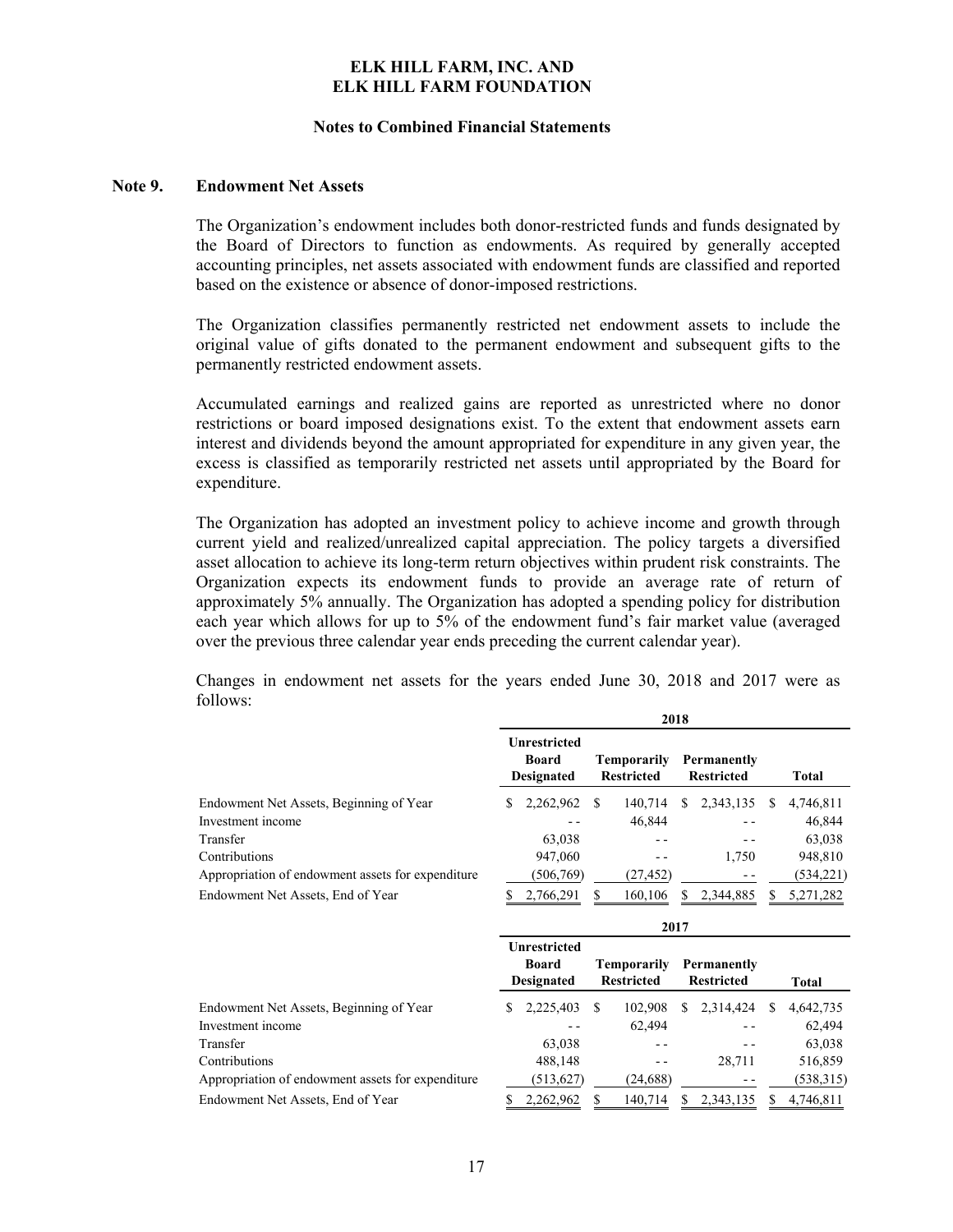#### **Notes to Combined Financial Statements**

#### **Note 10. Functional Allocation of Expenses**

The costs of providing the various programs and other activities have been summarized on a functional basis in the combined statements of activities. Accordingly, certain costs have been allocated by the amount the programs and supporting services benefited.

#### **Note 11. Leasing Arrangements**

In December 2015, the Organization entered into a two-year lease for the Amani House. Payments required were in the amount of \$2,200 per month from January 2016 through December 2016, and \$2,310 per month from January 2017 through December 2017. The lease was renewed under the same terms as above until a new agreement was signed. In September 2018, the lease was renewed and terminates on August 31, 2020. Payments required are in the amount of \$2,547 per month from September 2018 through August 2019 and \$2,674 per month from September 2019 through August 2020.

In July 2014, the Organization entered into a five-year lease for the Charlottesville School and Community Services. Payments are required in the amount of \$7,000 per month through June 2015, with a 3% rental increase per year. The lease matures June 30, 2019.

In March 2015, the Organization entered into a three-year lease with Richmond Road Moore, LLC for its Charlottesville Group Home location. Elk Hill exercised its right to renew the lease for one year in March 2018 at a rate of \$3,054 per month.

The Organization opened a school located in Staunton, VA starting in the fall of 2016. The Organization entered into a five-year lease with the Virginia School for the Deaf and the Blind (VSDB) effective July 2016. Over the last two years, Elk Hill has expanded the space it leases through amendments to the original agreement. As of June 30, 2018 the cost of the lease increased to \$8,216 per month. Additional lease rate increases are established in the amendment, yielding a monthly rate of \$9,202 for the new fiscal year. Through the five-year lease term, the lease can be terminated upon providing six-month written notice.

In February 2017, the Organization entered into a seven-month lease for office space of Carlisle Avenue Baptist Church. The lease provides for automatic renewal each term for one year unless either party provides a ninety day notice of termination of the lease.

Total rent expense under these leases amounted to \$252,324 and \$238,210 for the years ended June 30, 2018 and 2017, respectively.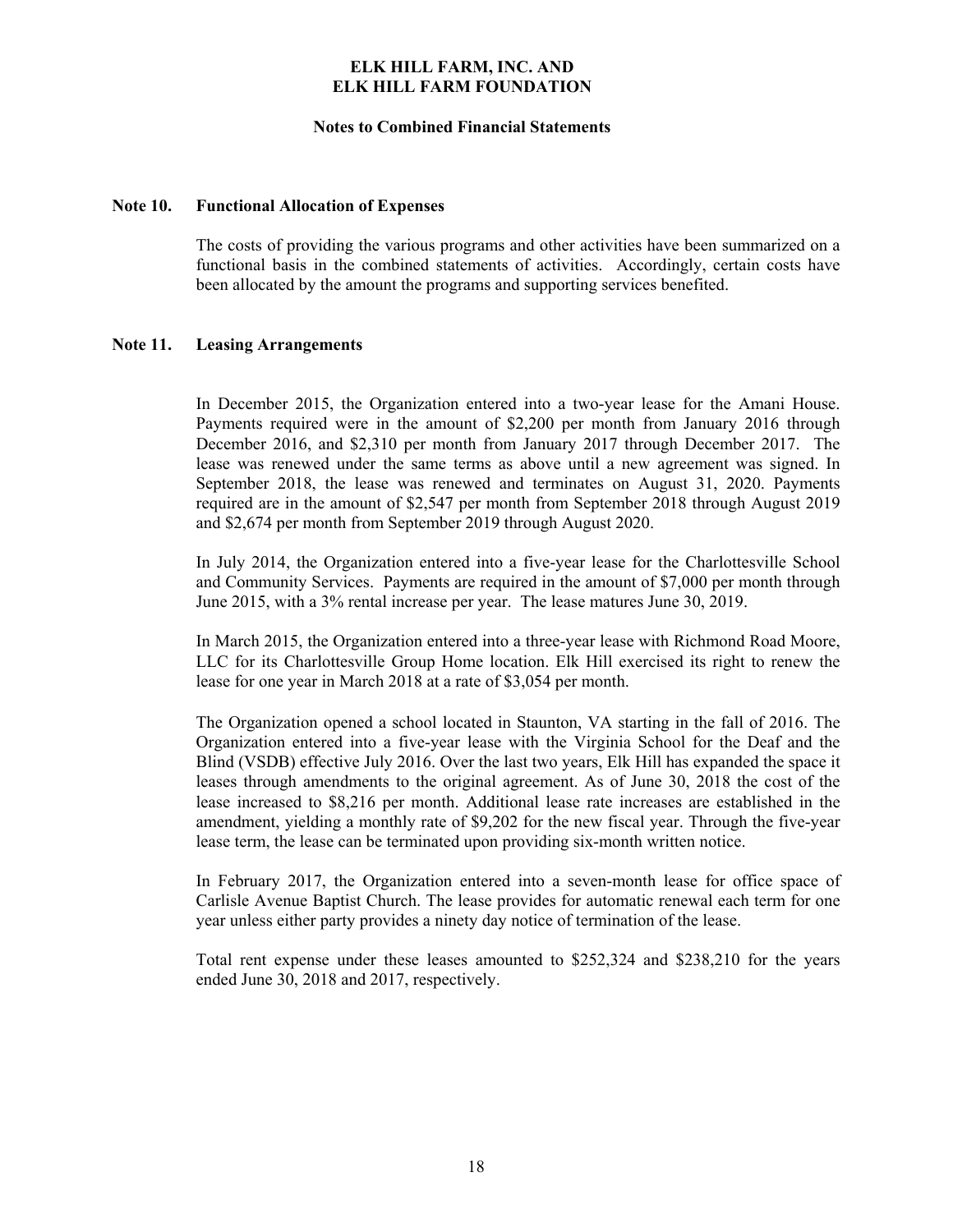#### **Notes to Combined Financial Statements**

Future minimum lease payments at June 30, 2018, excluding the renewal periods, are as follows:

Year Ending June 30: 2019 179,806 \$

## **Note 12. Fair Value Measurements**

The following table presents the balance of financial assets measured at fair value on a reoccurring basis as of June 30, 2018 and 2017:

|                   | <b>Balance as</b><br>of June 30,<br>2018 | <b>Quoted Price</b><br>in Active<br><b>Market</b> for<br><b>Identical Assets</b><br>(Level 1) | Significant<br>Other<br><b>Observable</b><br>Levels<br>(Level 2) | Significant<br>Other<br>Unobservable<br><b>Levels</b><br>(Level 3) |
|-------------------|------------------------------------------|-----------------------------------------------------------------------------------------------|------------------------------------------------------------------|--------------------------------------------------------------------|
| Cash              | \$<br>245,845                            | \$<br>245,845                                                                                 | \$                                                               | \$                                                                 |
| Equities          | 5,530,186                                | 5,530,186                                                                                     |                                                                  |                                                                    |
| Bond mutual funds | 815,889                                  | 815,889                                                                                       |                                                                  |                                                                    |
|                   | 6,591,920<br>\$                          | \$<br>6,591,920                                                                               | \$                                                               | \$                                                                 |
|                   | <b>Balance as</b><br>of June 30,<br>2017 | <b>Quoted Price</b><br>in Active<br><b>Market</b> for<br><b>Identical Assets</b><br>(Level 1) | Significant<br>Other<br>Observable<br>Levels<br>(Level 2)        | Significant<br>Other<br>Unobservable<br><b>Levels</b><br>(Level 3) |
| Cash              | \$<br>115,477                            | \$<br>115,477                                                                                 | \$                                                               | \$                                                                 |
| Equities          | 5,555,761                                | 5,555,762                                                                                     |                                                                  |                                                                    |
| Bond mutual funds | 771,481                                  | 771,481                                                                                       |                                                                  |                                                                    |
|                   | \$<br>6,442,719                          | \$<br>6,442,720                                                                               | \$                                                               | \$                                                                 |

#### **Note 13. Outstanding Commitments**

On March 16, 2017, the Organization entered into a seven-year service agreement for case management software in the amount of \$284,887. Payments required during this agreement relate to the licensing fee and the monthly service. Required payment for the fiscal year 2019 is \$41,508.

In May 2018, the Organization entered into a three-year agreement to purchase school information system software in the amount of \$27,437. Payments required during this agreement relate to the licensing fee and the monthly service. Required payment for the fiscal year 2019 is \$7,656.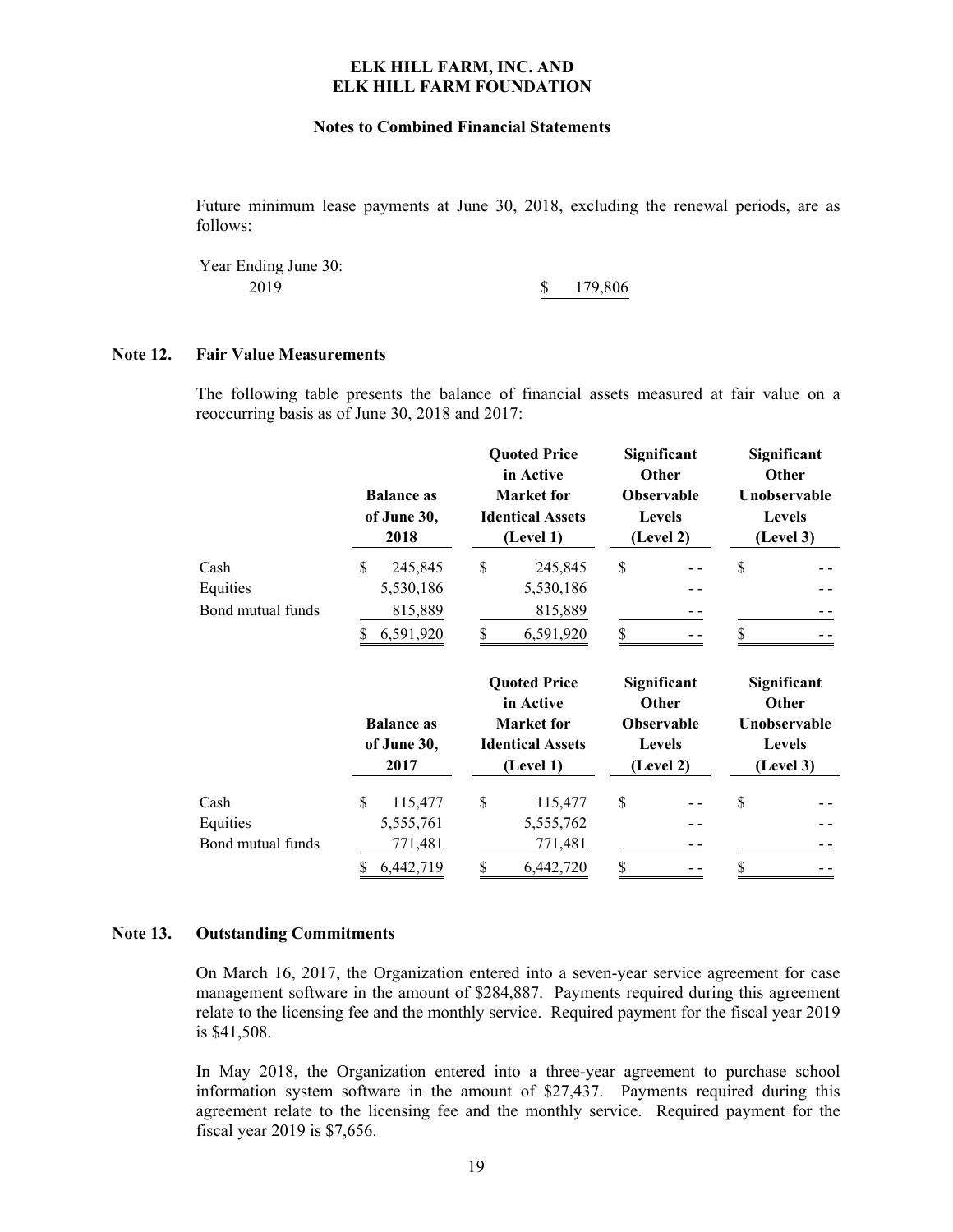#### **Notes to Combined Financial Statements**

#### **Note 14. Related Party Transaction**

No related party transactions requiring disclosure occurred for the year ended June 30, 2018 and 2017.

## **Note 15. Short-term Note**

Due to the cyclical nature of Elk Hill's activities, Elk Hill Farm, Inc. received \$300,000 from the undesignated operating fund of the Foundation in September 2017. Elk Hill paid back \$100,000 in January 2018 and the remainder was paid subsequent to the year end in September 2018. As of June 30, 2018, the balance of the note was \$200,000.

## **Note 16. Subsequent Events**

The Organization has evaluated all subsequent events through October 9, 2018, the date the combined financial statements were available to be issued. On July 13, 2018, the Organization entered into a six-year agreement for textbooks in the amount of \$63,145 with payment commencing July 31, 2018. The Organization has determined there were no other subsequent events that require recognition or disclosure.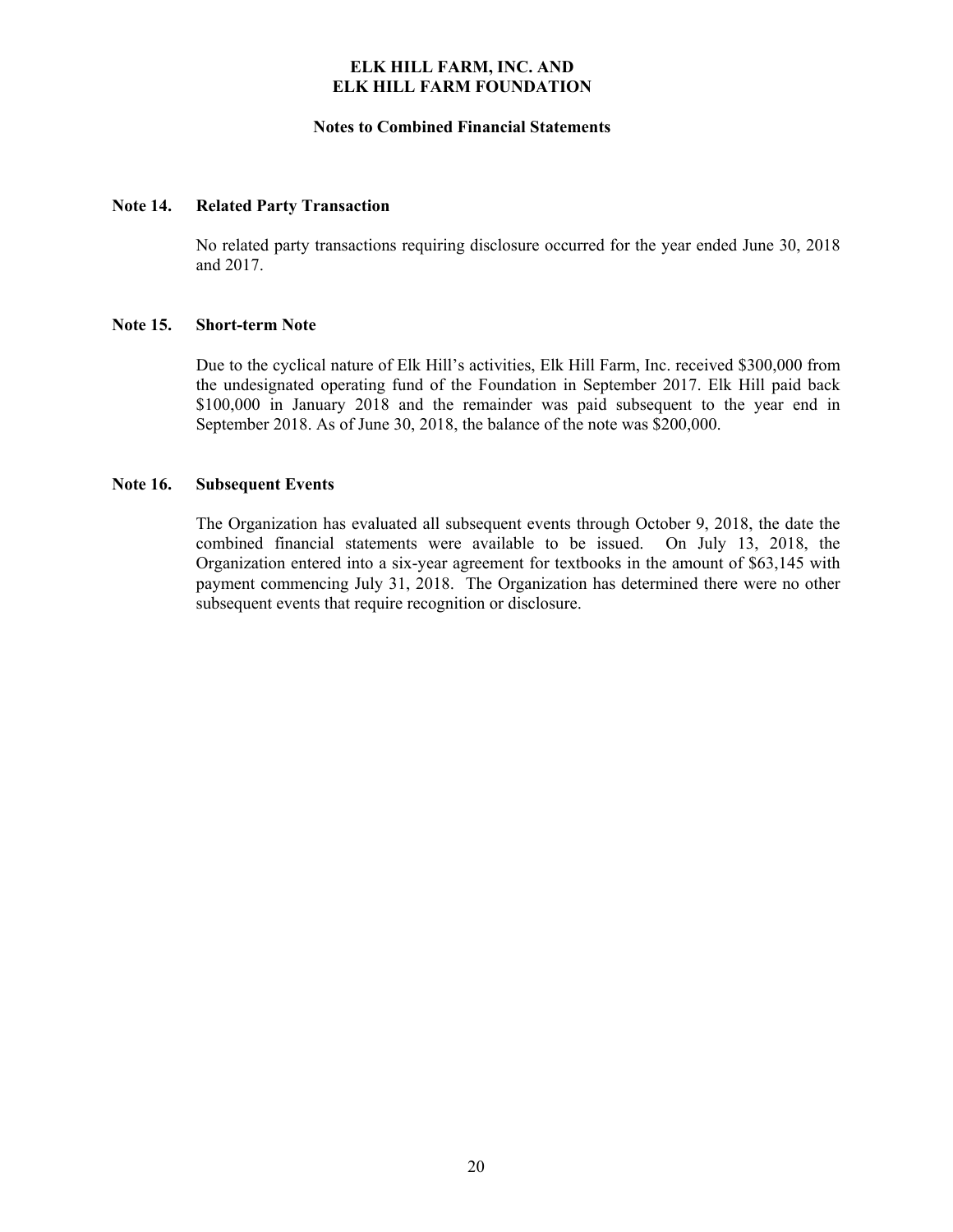## **INDEPENDENT AUDITOR'S REPORT ON THE SUPPLEMENTARY INFORMATION**

To the Board of Trustees Elk Hill Farm, Inc. and Elk Hill Farm Foundation Goochland, Virginia

We have audited the combined financial statements of Elk Hill Farm, Inc. and Elk Hill Farm Foundation as of and for the years ended June 30, 2018 and 2017, and have issued our report thereon, dated October 9, 2018, which contained an unmodified opinion on those combined financial statements. Our audits were performed for the purpose of forming an opinion on those combined financial statements as a whole. We have not performed any procedures with respect to the audited combined financial statements subsequent to October 9, 2018.

The accompanying supplementary information is presented for purposes of additional analysis and is not a required part of the combined financial statements. Such information is the responsibility of management and was derived from and relates directly to the underlying accounting and other records used to prepare the combined financial statements. The information has been subjected to the auditing procedures applied in the audits of the combined financial statements and certain additional procedures, including comparing and reconciling such information directly to the underlying accounting and other records used to prepare the combined financial statements or to the combined financial statements themselves, and other additional procedures in accordance with auditing standards generally accepted in the United States of America. In our opinion, the information is fairly stated in all material respects in relation to the combined financial statements as a whole.

Yount, Hyde "Barbour, P.C.

Richmond, Virginia October 9, 2018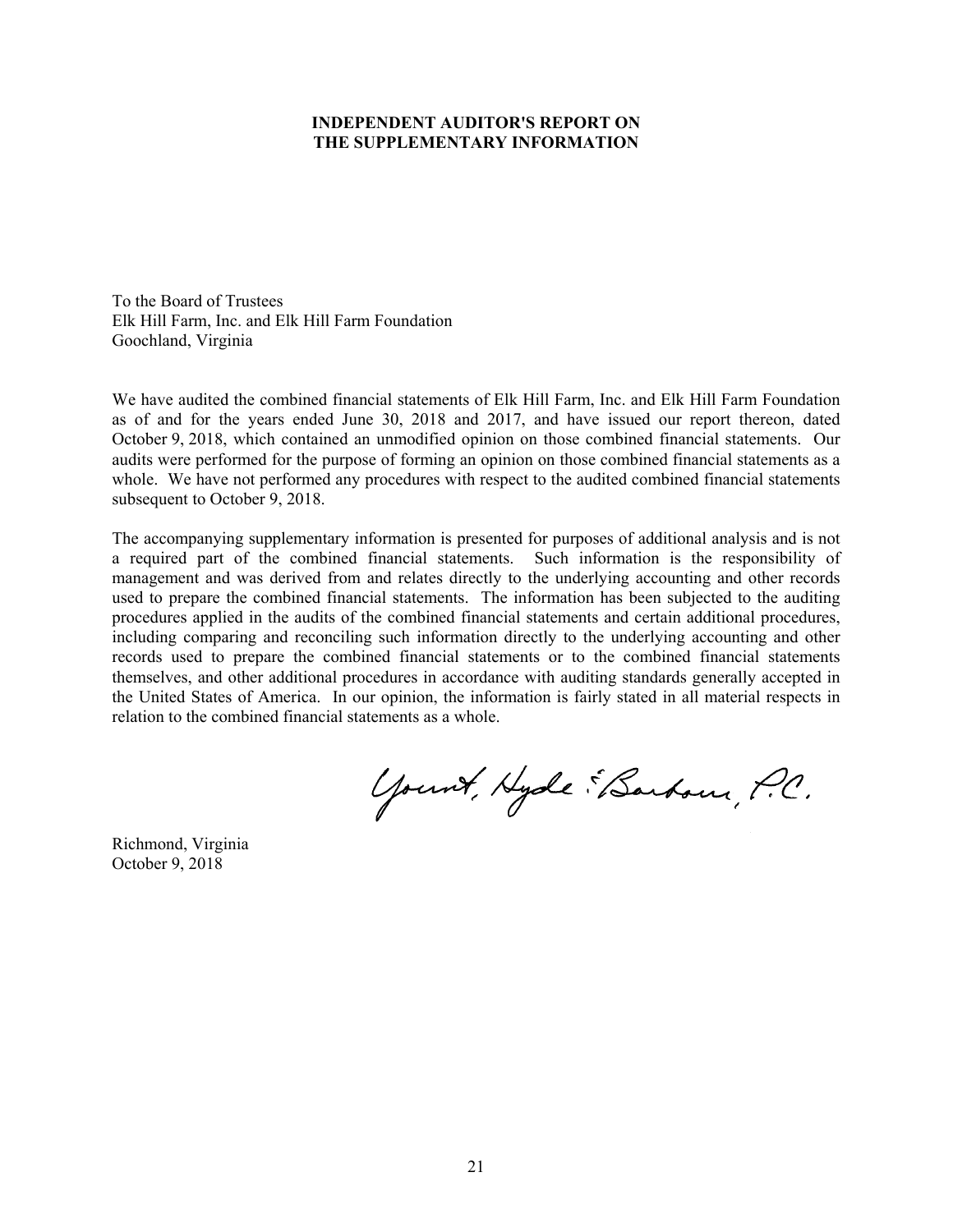# **ELK HILL FARM, INC.**

# **Statements of Financial Position**

June 30, 2018 and 2017

| <b>Assets</b>                                   | 2018            | 2017                       |
|-------------------------------------------------|-----------------|----------------------------|
| <b>Current Assets</b>                           |                 |                            |
| Cash                                            | 2,475,928<br>S  | 1,907,543<br>\$            |
| Accounts receivable, net                        | 1,024,706       | 793,475                    |
| Pledges receivable, net                         | 166,329         | 179,781                    |
| Employee and other receivables                  | 900             | 1,300                      |
| Prepaid expenses                                | 48,560          | 57,380                     |
|                                                 |                 |                            |
| Total current assets                            | \$<br>3,716,423 | \$<br>2,939,479            |
| <b>Property and Equipment,</b>                  |                 |                            |
| less accumulated depreciation                   | S<br>3,567,299  | 3,856,562<br>S             |
| <b>Other Assets</b>                             |                 |                            |
| Pledges receivable, net, less current portion   | \$<br>19,056    | \$<br>101,510              |
| Security deposits                               | 15,265          | 15,265                     |
| Cash surrender value of life insurance policies | 244,025         | 219,906                    |
| Total other assets                              | \$<br>278,346   | \$<br>336,681              |
| Total assets                                    | 7,562,068<br>S  | 7,132,722<br>\$            |
| <b>Liabilities and Net Assets</b>               |                 |                            |
| <b>Current Liabilities</b>                      |                 |                            |
| Accounts payable                                | \$<br>103,523   | \$<br>126,434              |
| Accrued expenses                                | 273,363         | 257,579                    |
| Total current liabilities                       | \$<br>376,886   | \$<br>384,013              |
| <b>Long-Term Liabilities</b>                    |                 |                            |
| Deferred compensation                           | \$<br>244,025   | \$<br>219,906              |
| Due to Foundation                               | 245,988         | 159,357                    |
| Total long-term liabilities                     | \$<br>490,013   | \$<br>379,263              |
| <b>Net Assets</b>                               |                 |                            |
| Unrestricted:                                   |                 |                            |
| Undesignated                                    | \$<br>3,919,669 | 3,900,411<br>\$            |
| Designated by board                             | 1,137,751       | 634,422                    |
| Temporarily restricted                          | 1,637,749       | 1,834,613                  |
| Total net assets                                | \$<br>6,695,169 | 6,369,446<br>\$            |
| Total liabilities and net assets                | \$7,562,068     | 7,132,722<br>$\frac{S}{2}$ |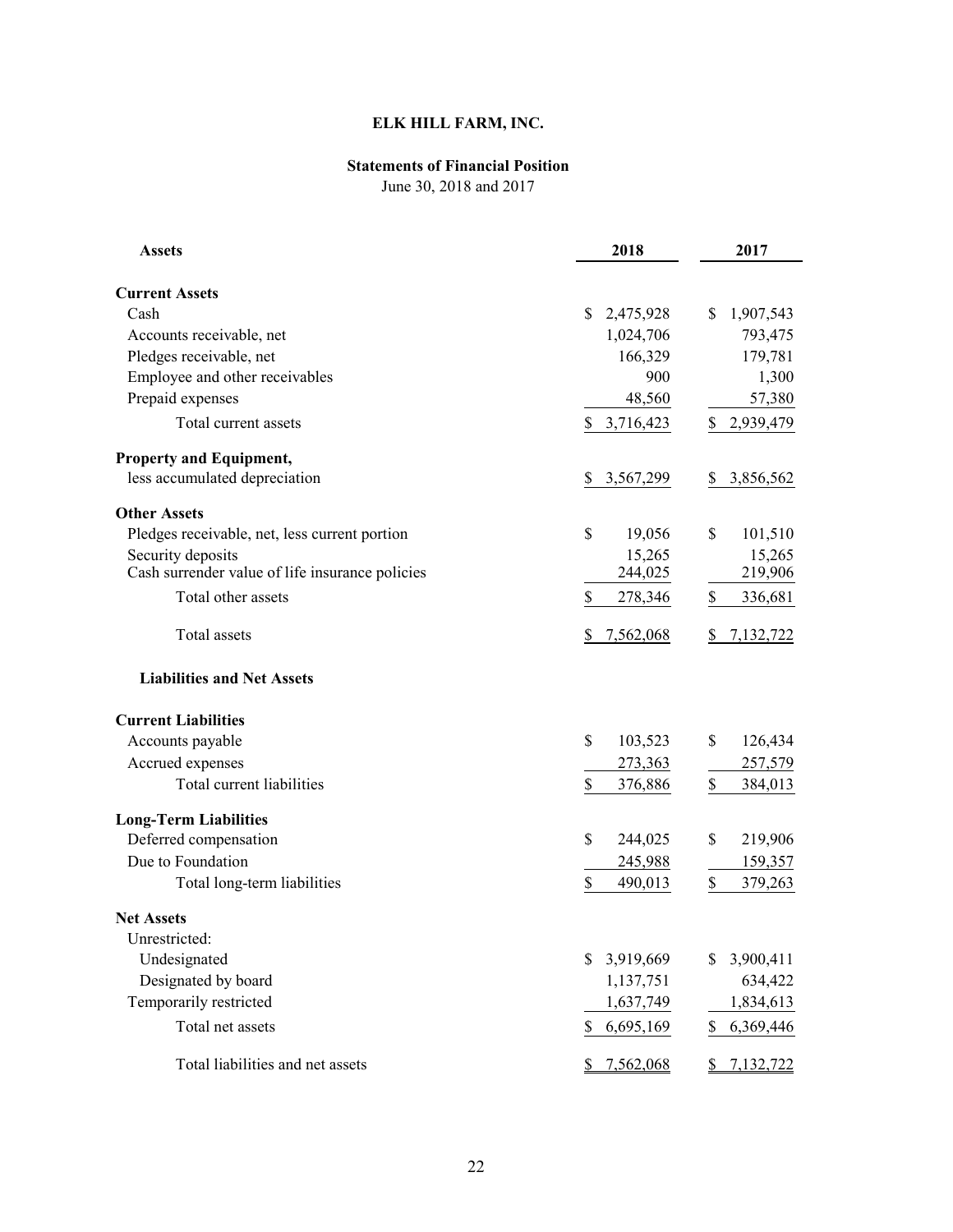# **ELK HILL FARM FOUNDATION**

# **Statements of Financial Position**

June 30, 2018 and 2017

| <b>Assets</b>                                     | 2018                      | 2017            |
|---------------------------------------------------|---------------------------|-----------------|
| <b>Current Assets,</b><br>pledges receivable, net | \$<br>11,249              | \$<br>33,714    |
| <b>Other Assets</b>                               |                           |                 |
| Pledges receivable, net, less current portion     | \$<br>184,508             | \$<br>188,316   |
| Long-term investments                             | 6,591,920                 | 6,442,720       |
| Due from Elk Hill Farm                            | 245,988                   | 159,357         |
| Total other assets                                | $\mathbb{S}$<br>7,022,416 | 6,790,393<br>\$ |
| Total assets                                      | 7,033,665                 | 6,824,107       |
| <b>Liabilities and Net Assets</b>                 |                           |                 |
| <b>Net Assets</b>                                 |                           |                 |
| Unrestricted:                                     |                           |                 |
| Undesignated                                      | 2,900,134<br>S.           | \$2,711,718     |
| Designated by board                               | 1,628,540                 | 1,628,540       |
| Temporarily restricted                            | 160,106                   | 140,714         |
| Permanently restricted                            | 2,344,885                 | 2,343,135       |
| Total net assets                                  | \$<br>7,033,665           | 6,824,107<br>\$ |
| Total liabilities and net assets                  | 7,033,665                 | 6,824,107       |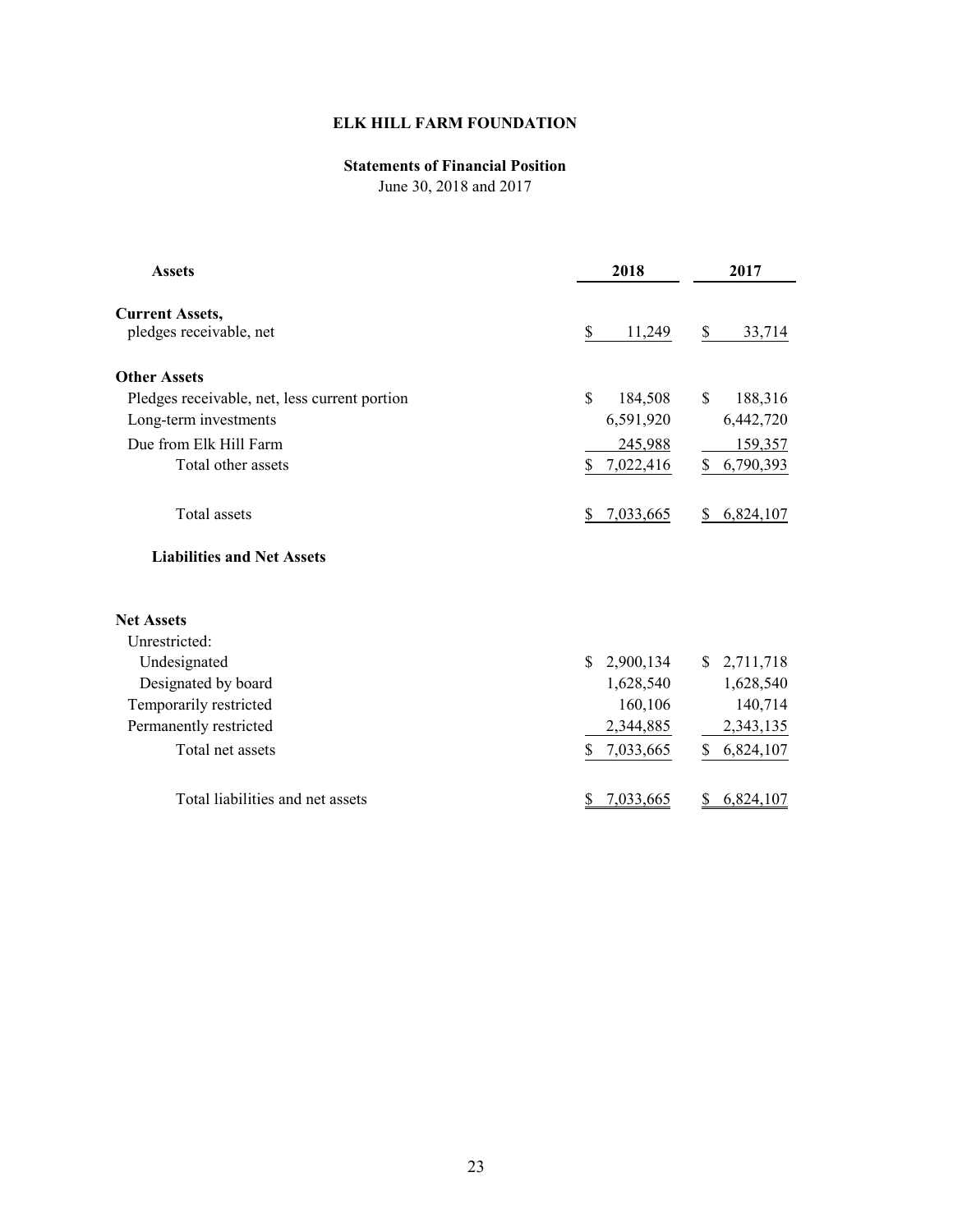## **ELK HILL FARM, INC.**

#### **Statement of Activities**

|                                           |                           | 2018                |                                 |                 |  |  |  |
|-------------------------------------------|---------------------------|---------------------|---------------------------------|-----------------|--|--|--|
|                                           |                           | Temporarily         |                                 |                 |  |  |  |
|                                           | Unrestricted              | <b>Restricted</b>   | <b>Restricted</b>               | <b>Total</b>    |  |  |  |
| Support and revenue:                      |                           |                     |                                 |                 |  |  |  |
| Contributions                             | \$1,293,818               | \$<br>440,999       | \$<br>$\overline{a}$            | 1,734,817<br>S. |  |  |  |
| Tuition assistance and fees               | 5,218,463                 | - -                 | $ -$                            | 5,218,463       |  |  |  |
| Medicaid and insurance income             | 4,338,446                 | - -                 | $ -$                            | 4,338,446       |  |  |  |
|                                           | \$10,850,727              | \$<br>440,999       | \$<br>$ -$                      | \$11,291,726    |  |  |  |
| Net assets released from restrictions:    |                           |                     |                                 |                 |  |  |  |
| Satisfaction of restrictions for property |                           |                     |                                 |                 |  |  |  |
| and equipment                             | \$<br>117,151             | \$<br>(117, 151)    | \$                              | \$              |  |  |  |
| Satisfaction of time restriction          | 63,675                    | (63, 675)           |                                 |                 |  |  |  |
| Satisfaction of program restrictions      | 457,006                   | (457,006)           | $- -$                           |                 |  |  |  |
| Total support and revenue                 | \$11,488,559              | \$<br>(196, 833)    | \$<br>$ -$                      | \$11,291,726    |  |  |  |
| Expenses:                                 |                           |                     |                                 |                 |  |  |  |
| Program services:                         |                           |                     |                                 |                 |  |  |  |
| Community services                        | $\mathbb{S}$<br>3,466,938 | \$<br>$ -$          | \$<br>$ -$                      | \$<br>3,466,938 |  |  |  |
| Schools                                   | 3,542,888                 | - -                 | - -                             | 3,542,888       |  |  |  |
| Residential services                      | 2,850,209                 | - -                 |                                 | 2,850,209       |  |  |  |
| Total program services                    | 9,860,035<br>\$           | \$<br>$ -$          | \$<br>$ -$                      | \$<br>9,860,035 |  |  |  |
| Supporting services:                      |                           |                     |                                 |                 |  |  |  |
| Management and general                    | \$<br>743,457             | \$<br>$ -$          | \$<br>$ -$                      | \$<br>743,457   |  |  |  |
| Fundraising                               | 362,512                   | $\frac{1}{2}$       | $ -$                            | 362,512         |  |  |  |
| Total supporting services                 | \$<br>1,105,969           | \$<br>$ -$          | \$<br>$ -$                      | 1,105,969<br>\$ |  |  |  |
| Total expenses                            | \$10,966,004              | \$<br>$\frac{1}{2}$ | $\overline{\mathbb{S}}$<br>$ -$ | \$10,966,004    |  |  |  |
| Change in net assets                      | \$<br>522,555             | \$<br>(196, 833)    | \$<br>$ -$                      | \$<br>325,722   |  |  |  |
| Net assets, beginning of year             | 4,534,864                 | 1,834,582           | $ -$                            | 6,369,446       |  |  |  |
| Net assets, end of year                   | \$5,057,419               | 1,637,749<br>\$     | $\frac{1}{2}$<br>$ -$           | 6,695,168<br>\$ |  |  |  |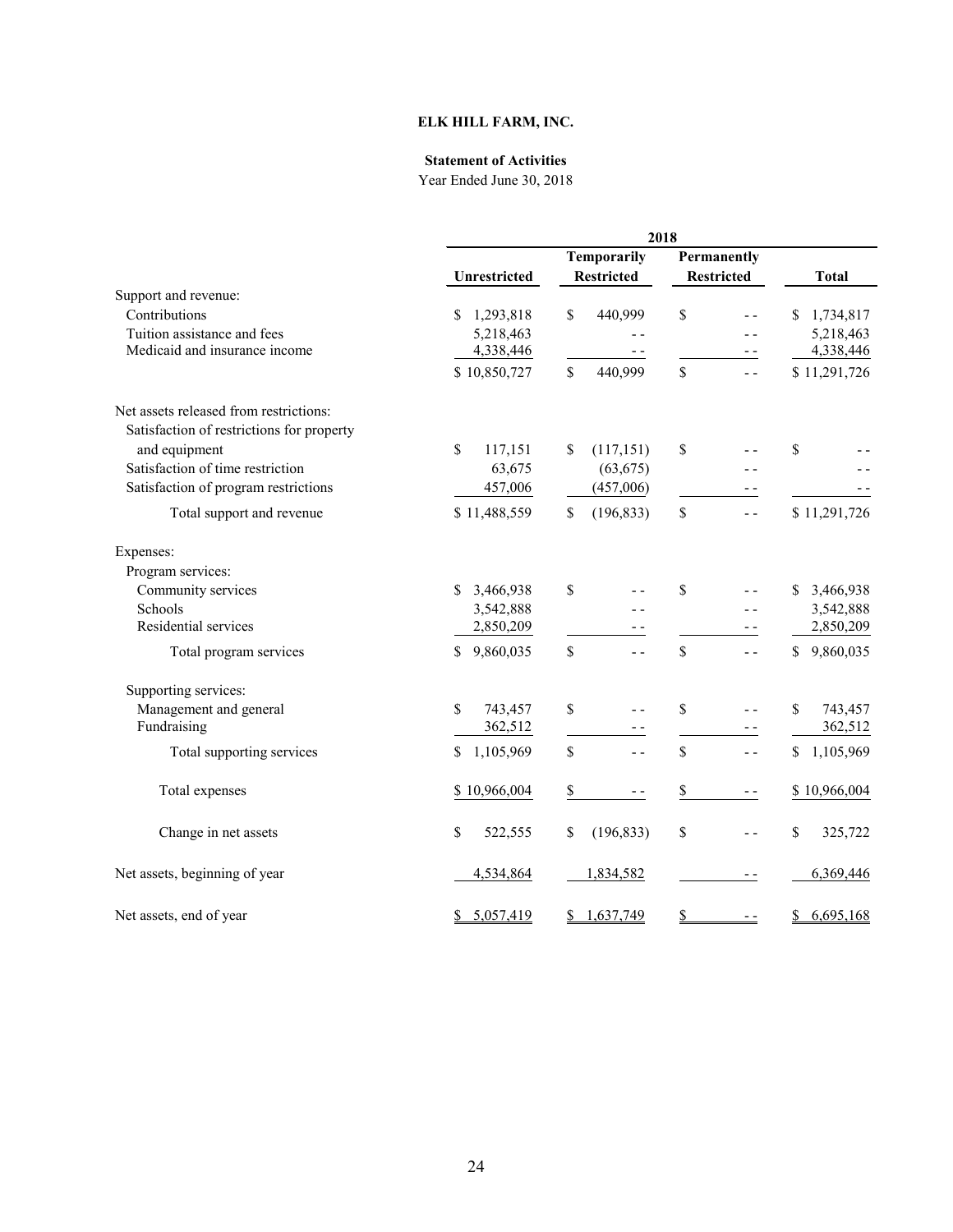# **ELK HILL FARM, INC.**

## **Statement of Activities**

|                                           |                  | 2017                                    |                                  |                  |
|-------------------------------------------|------------------|-----------------------------------------|----------------------------------|------------------|
|                                           | Unrestricted     | <b>Temporarily</b><br><b>Restricted</b> | Permanently<br><b>Restricted</b> | <b>Total</b>     |
| Support and revenue:                      |                  |                                         |                                  |                  |
| Contributions                             | \$<br>979,049    | \$<br>556,655                           | \$                               | 1,535,704        |
| Tuition assistance and fees               | 5,107,572        |                                         |                                  | 5,107,572        |
| Medicaid and insurance income             | 3,527,845        |                                         | $ -$                             | 3,527,845        |
|                                           | 9,614,466<br>\$  | \$<br>556,655                           | \$<br>$ -$                       | \$10,171,121     |
| Net assets released from restrictions:    |                  |                                         |                                  |                  |
| Satisfaction of restrictions for property |                  |                                         |                                  |                  |
| and equipment                             | 103,473          | (103, 473)                              |                                  |                  |
| Satisfaction of time restriction          | 387,552          | (387, 552)                              |                                  |                  |
| Satisfaction of program restrictions      | 517,593          | (517, 593)                              |                                  |                  |
| Total support and revenue                 | \$10,623,084     | \$<br>(451,963)                         | \$<br>$ -$                       | \$10,171,121     |
| Expenses:                                 |                  |                                         |                                  |                  |
| Program services:                         |                  |                                         |                                  |                  |
| Community services                        | S.<br>2,966,792  | \$                                      | \$                               | 2,966,792<br>\$  |
| Schools                                   | 3,334,128        |                                         |                                  | 3,334,128        |
| Residential services                      | 3,423,856        |                                         |                                  | 3,423,856        |
| Total program services                    | 9,724,776        | ${\mathbb S}$<br>$ -$                   | \$                               | \$<br>9,724,776  |
| Supporting services:                      |                  |                                         |                                  |                  |
| Management and general                    | \$<br>700,814    | \$                                      | \$                               | \$<br>700,814    |
| Fundraising                               | 326,423          |                                         |                                  | 326,423          |
| Total supporting services                 | 1,027,237<br>\$  | $\mathbb S$<br>$ -$                     | \$<br>$ -$                       | \$<br>1,027,237  |
| Total expenses                            | \$10,752,013     | \$<br>$\frac{1}{2}$                     | \$<br>$- -$                      | \$10,752,013     |
| Change in net assets                      | \$<br>(128, 929) | \$<br>(451,963)                         | \$<br>$ -$                       | \$<br>(580, 892) |
| Net assets, beginning of year             | 4,663,762        | 2,286,576                               | $ -$                             | 6,950,338        |
| Net assets, end of year                   | 4,534,833<br>\$  | 1,834,613<br>S                          | \$                               | 6,369,446<br>\$  |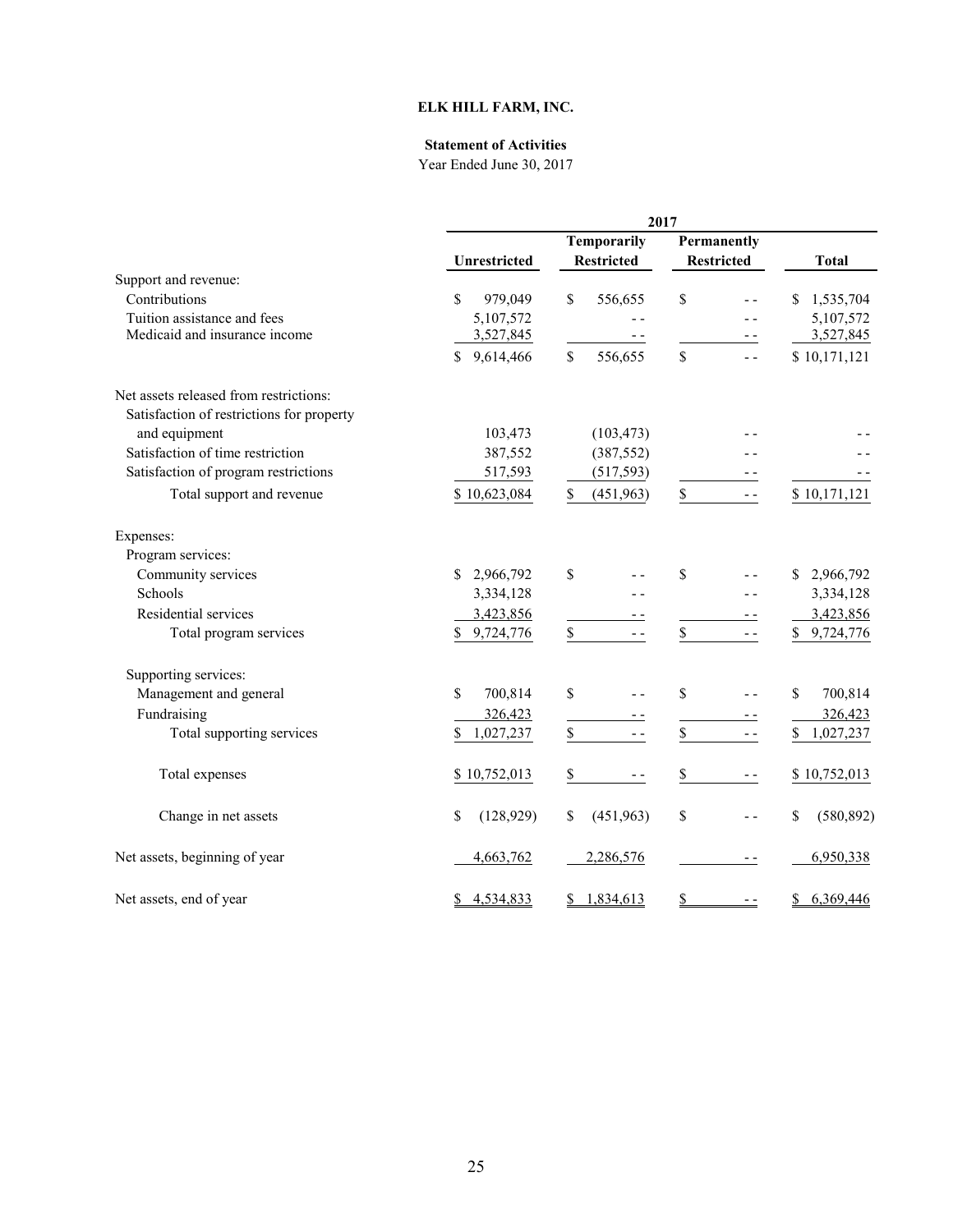## **ELK HILL FARM FOUNDATION**

## **Statement of Activities**

|                                        | 2018                |                         |                   |               |  |
|----------------------------------------|---------------------|-------------------------|-------------------|---------------|--|
|                                        |                     | Temporarily             | Permanently       |               |  |
|                                        | <b>Unrestricted</b> | <b>Restricted</b>       | <b>Restricted</b> | <b>Total</b>  |  |
| Support and revenue:                   |                     |                         |                   |               |  |
| Contributions                          | \$<br>1,107         | \$<br>$ -$              | \$<br>1,750       | \$<br>2,857   |  |
| Interest and dividends                 | 123,638             | 12,188                  |                   | 135,826       |  |
| Unrealized and realized gains          | 350,364             | 34,656                  |                   | 385,020       |  |
| Other                                  | 1,179               |                         |                   | 1,179         |  |
|                                        | \$<br>476,288       | $\mathcal{S}$<br>46,844 | \$<br>1,750       | \$<br>524,882 |  |
| Net assets released from restrictions: |                     |                         |                   |               |  |
| Satisfaction of program restrictions   | 27,452              | (27, 452)               |                   |               |  |
| Total support and revenue              | \$<br>503,740       | \$<br>19,392            | \$<br>1,750       | \$<br>524,882 |  |
| Expenses and losses:                   |                     |                         |                   |               |  |
| Program services:                      |                     |                         |                   |               |  |
| Grant to Elk Hill Farm                 | \$<br>305,922       | \$                      | \$                | \$<br>305,922 |  |
| Supporting services:                   |                     |                         |                   |               |  |
| Management and general                 | \$<br>9,401         | \$                      | \$                | \$<br>9,401   |  |
| Total expenses                         | \$<br>315,323       | \$                      | \$                | \$<br>315,323 |  |
| Change in net assets                   | \$<br>188,417       | \$<br>19,392            | \$<br>1,750       | \$<br>209,559 |  |
|                                        |                     |                         |                   |               |  |
| Net assets, beginning of year          | 4,340,258           | 140,714                 | 2,343,135         | 6,824,107     |  |
| Net assets, end of year                | 4,528,675<br>\$     | \$<br>160,106           | \$2,344,885       | \$7,033,666   |  |